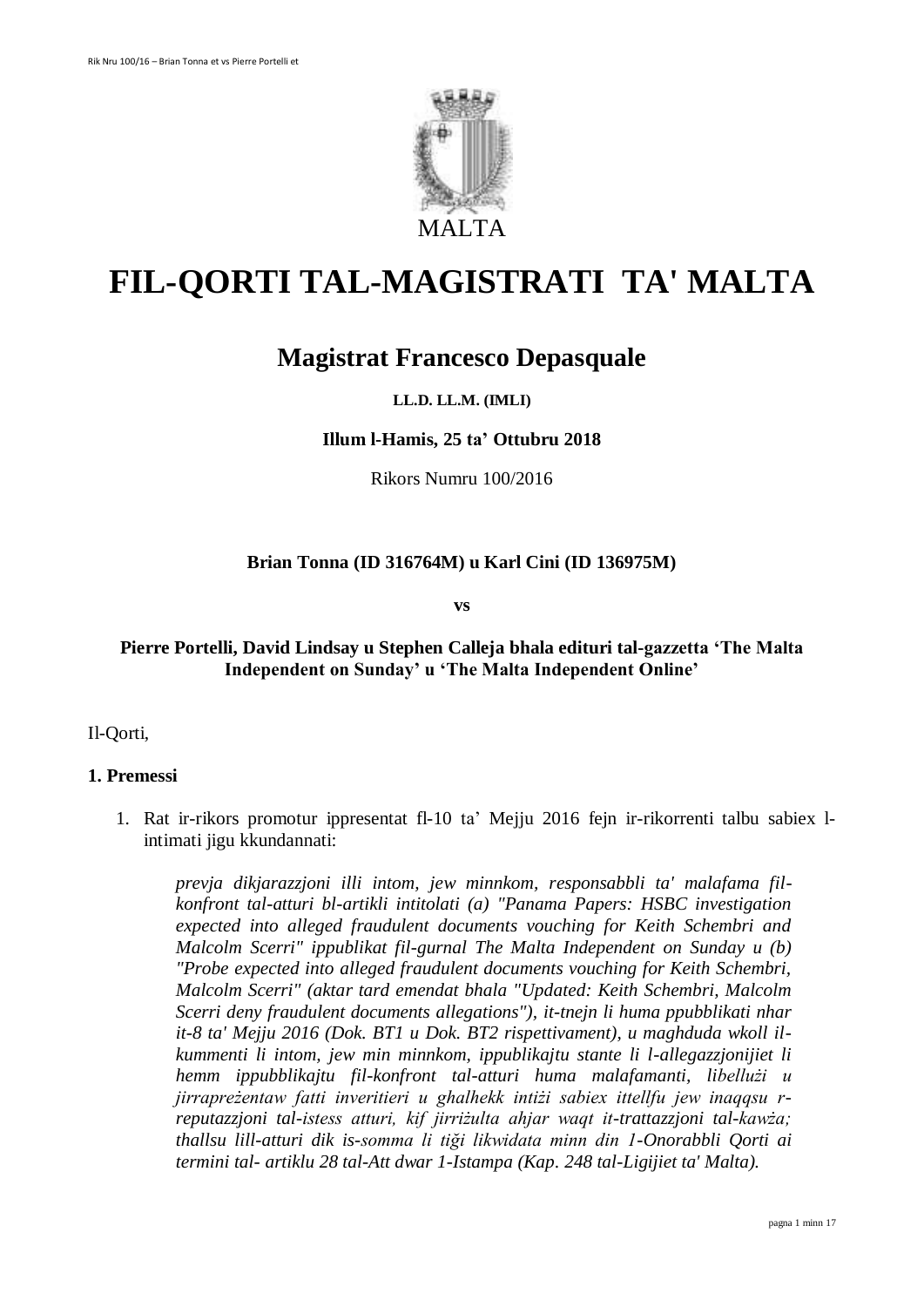*Bl-ispejjeż, u bl-imghaxijiet legali sad-data tal-pagament effettiv kontra 1 konvenut li huwa minn issa ngunt ghas-subizzjoni.*

2. Rat ir-risposta ta' l-intimati **Pierre Portelli, David Lindsay** u **Stephen Calleja** ippresentata fit-23 ta' Gunju 2016 fejn laqghu ghal dak mitlub billi qajjmu s-segwenti difizi:

*IlIli t-talbiet tal-atturi huma infondati fil-fatt u fid-dritt u ghandhom jigu michuda bl-ispejjeż kontrihom ghas-segwenti ragunijiet:-*

- *1. Li fuq bażi preliminari, jigi umilment eccepit li l-intimat Pierre Portelli ghandu jigi liberat mill-osservanza tal-gudizzju minn din I-Onorabbli Qorti stante li huwa ma kienx editur tal-artikoli in kwistjoni;*
- *2. Li minghajr preğudizzju ghas-suespost, subordinatament, ir-rikorrent ghandu jgib il-prova li l-intimati kienu lkoll edituri tal-artikoli in kwistjoni, finnuqqas ta' liema l-intimati jew min minnhom ghandhom jigu liberati millosservanza tal-gudizzju minn din l-Onorabbli Qorti;*
- *3. Li wkoll minghajr pregudizzju ghas-suespost, l-artikoli in kwistjoni mhumiex libellużi u/jew malafamanti fil-konfront tar-rikorrenti, iżda jikkonsistu biss f'fatti verifikabbli u/jew kummenti dwar kwistjonijiet fl-interess pubbliku li ghalhekk, huma fair comment, kritika accettabbli f'socjetà demokratika u eżercizzju tal-libertà tal-espressjoni sancita, inter alia, mill-Kostituzzjoni ta' Malta u l-Konvenzjoni Ewropea tad-Drittijiet tal-Bniedem;*
- *4. Li wkoll minghajr pregudizzju ghas-suespost, ma jirriżultax li kien hemm kummenti li huma libellużi u/jew malafamanti fil-konfront tar-rikorrenti.*
- 5. *Li wkoll minghajr pregudizzju ghas-suespost u subordinatament ghall-istess il-kontenut ta' dawn il-kummenti li minnhom ilmentaw ir-rikorrenti, jekk jirriżulta li huma malafamanti, ghandhom iwiegbu ghalihom il-persuni li ghaddewhom.*

# **2. Provi**

1. Rat l-artiklu meritu tal-kawza odjerna ippubblikat fis-sebgha pagna ta' The Malta Independent on Sunday datat 8 ta' Mejju 2016 u intitolat '**Panama Papers: HSBC investigation expected into alleged fraudulent documents vouching for Keith Schembri and Malcolm Scerri**", liema artikolu kien jghid li gej:

*HSBC Bank Malta is expected to launch an investigation into the possible fraudulent presentation of documents concerning OPM Chief of Staff Keith Schembri and Malcolm Scerri, the general manager of the company Mr Schembri owns, Kasco Ltd, sources have told this newsroom.*

*Journalist Daphne Caruana Galizia published an article on Friday highlighting the levels of secrecy both Mr Schembri and Mr Scerri applied in order to hide their companies in the British Virgin Islands, some two months after the March 2013 general election and Mr Schembri's appointment as the prime Minister's chief of staff.*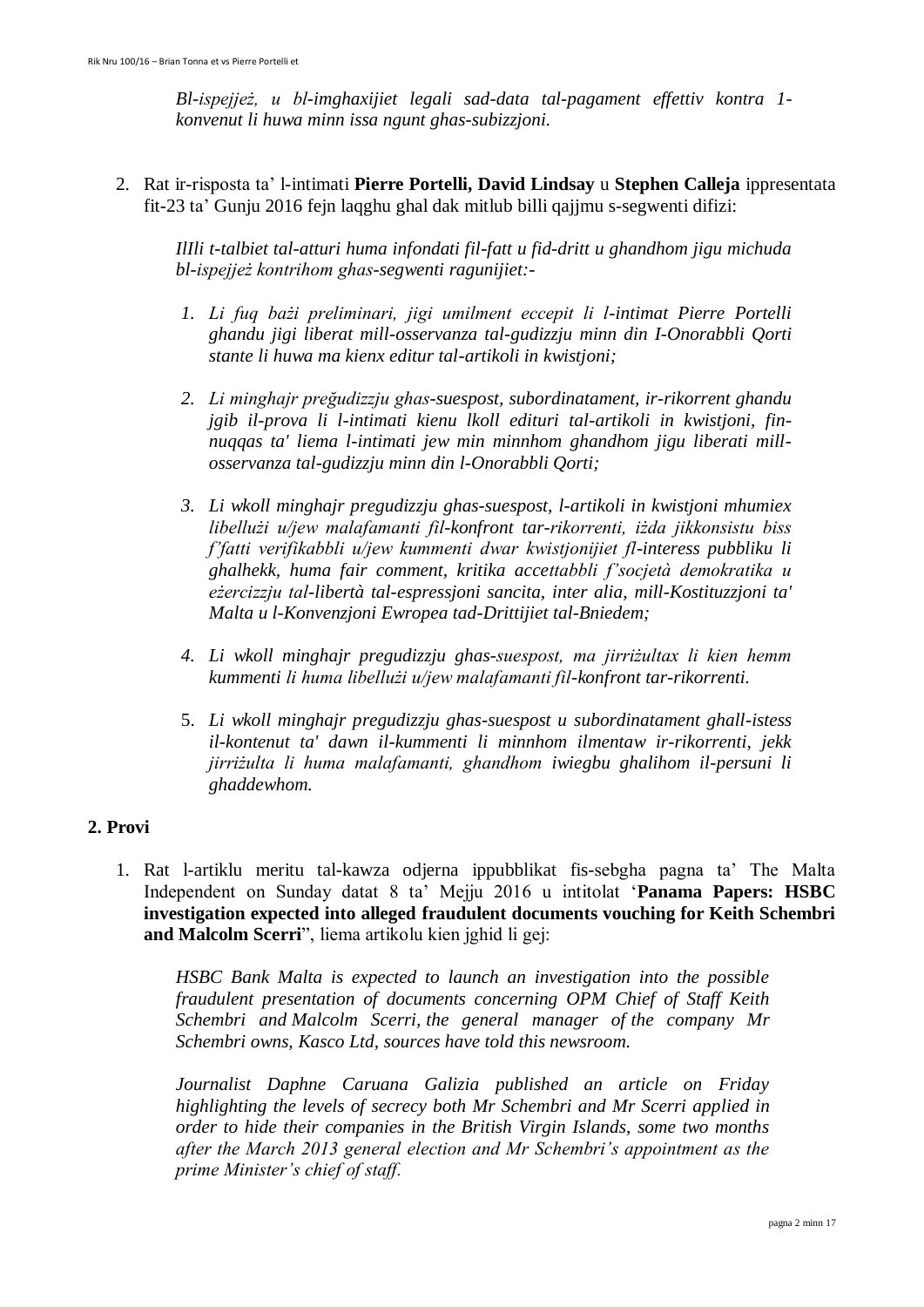*Mrs Caruana Galizia also published two HSBC Malta "information report" documents with respect to Keith Schembri and Malcolm Scerri, which were apparently requested by BTI Management Ltd, a company owned by Nexia BT Holdings Ltd.*

*She alleged that the 'information reports' for Keith Schembri and Malcolm Scerri, who took Mr Schembri's place as managing director of Kasco Ltd when Mr Schembri was appointed as the Prime Minister's chief of staff, were "purportedly" issued by HSBC Bank Malta plc's Attard branch. Both bank documents she published were dated 27 May 2013.*

*"I am informed by people who work at the bank that the Attard branch had closed more than a year earlier – in February 2012 – and was then already no more than an unmanned automated office," Mrs Caruana Galizia reported.*

*If this turns out to be the case, action would very well be taken by the Malta Financial Services Authority which could, in turn, result in punitive action against the directors of BTI Management Ltd, who include Brian Tonna and Karl Cini. Both men are linked to Mr Schembri and are also heavily implicated in the Maltese spectrum of the Panama Papers scandal.*

*Some two months after the 2013 general election and being appointed as Chief of Staff, Keith Schembri and Kasco's Malcolm Scerri created several new layers of secrecy for their companies in the British Virgin Islands.*

*This included ATC Administrators Inc taking 50,000 shares in both companies, as well as both Mr Schembri and Mr Scerri removing themselves as the sole shareholders and the sole directors of the companies, while appointing persons associated with Mossack Fonseca as directors. Nexia BT's Brian Tonna and Karl Cini were also granted power of attorney over the companies by both of the new directors.*

*In addition, Mr Schembri and Mr Scerri had signed documents indemnifying Mossack Fonseca of all costs and expenses in relation to the company. Brian Tonna also wrote and sent letters of reference for both Schembri and Scerri to Mossack Fonseca.*

*The information reports cited were required to serve as further reference for Mossack Fonseca on Mr Schembri and Mr Scerri's behalf.*

*Under the HSBC document's 'general comments,' it is stated that Mr Schembri: "is known to us for a number of years as honest and trustworthy and unlikely to enter into commitments he would be unable to fulfil. Highly esteemed in his business circles. Considered to be a good business relationship." The same was said of Mr Scerri in a separate document.*

2. Rat l-artikolu illi deher fuq il-Malta Independent Online dakinhar stess, intitolat originalment "**Probe expected into alleged frudulent documents vouching for eith Schembri, Malcolm Scerri**", sussegwentement mibdul biex jaqra "Updated: Keith Schembri, Malcolm Scerri deny fraudulent documents allegations, liema artikolu kien jirriproduci verbatim l-artikolu fuq ikkwotat wara introduzzjoni illi kiene tghid: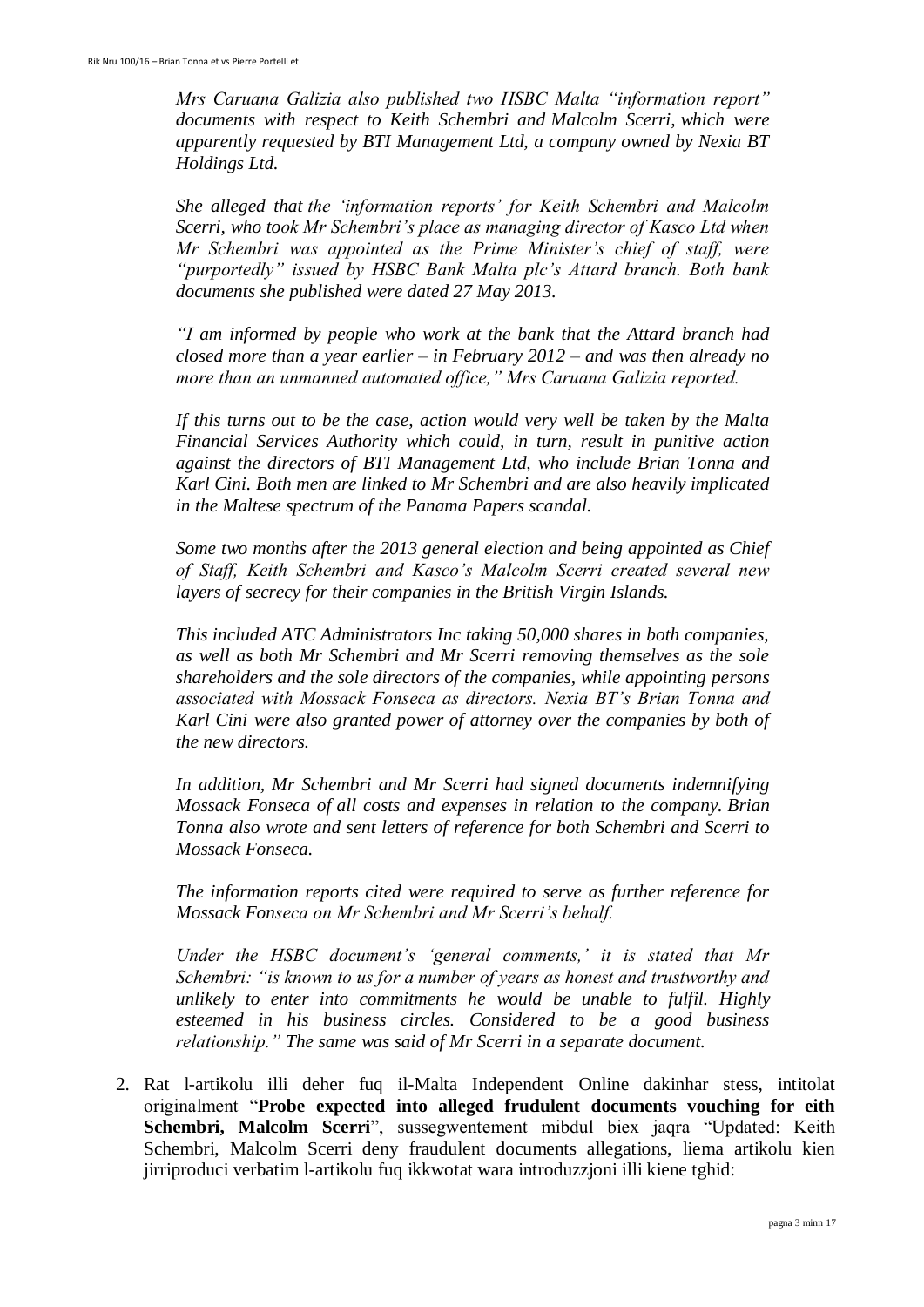*Keith Schembri and Malcolm Scerri are denying allegations of fradulent presentation of documents, a statement by their lawyer said this evening.*

*This morning, The Malta Independent on Sunday reported that ….*

Tali artikolu imbghad jispicca bis-segwenti kliem:

*… But, in a statement through their lawyer Andre Sciberras, Schembri and Scerri denied the allegation claiming that the article in question is "both factually incorrect and libellous in nature".*

*The lawyer gave the newspaper time until tomorrow at 12pm to retract the story pending legal procedures.*

*This newsroom intends to await an official declaration by HSBC before taking any further action.*

- 3. Rat l-affidavit ta' **Brian Tonna** (fol 35), ippresentat fit 12 ta' Jannar 2017.
- 4. Rat l-affidavit ta' **Karl Cini** (fol 39), ippresentat fit 12 ta' Jannar 2017, flimkien maddokumentazzjoni hemm annessa, inkluza korrispondenza bejn il-legali tar-rikorrenti u lintimat Pierre Portelli dwar il-kontenut tal-artikolu.
- 5. Rat id-dikjarazjoni illi saret mill-intimati fis 6 ta' Marzu 2017 fejn gie ammess illi l-intimat David Lindsay huwa l-editur tal-gurnal The Malta Independent on Sunday filwaqt illi Stephen Calleja huwa l-editur tal-online portal Malta Independent Online. (fol 57)
- 6. Rat illi fis 6 ta' Marzu 2017 ir-rikorrenti ddikjaraw illi ma kellhomx aktar provi x'jippresentaw.
- 7. Semghet l-kontro ezami ta' Brian Tonna illi saret fit 8 ta' Mejju 2017.
- 8. Semghet l-kontro ezami ta' Karl Cini illi saret fit 8 ta' Mejju 2017.
- 9. Semghet ix-xhieda in ezami u kontro ezami ta' **Franco Aloisio** , Head of Communications tal-HSBC Malta plc, prodott mill-intimati, illi saret fid 19 ta' Ottubru 2017, u rat iddokumentazzjoni minnu esebita, ossija korrispondenza in konessjoni ma' verifiki illi saru wara il-pubbblikazzjoni tal-artikolu meritu tal-kawza odjerna.
- 10. Semghet ix-xhieda in ezami u kontro ezami ta' **Victor Muscat**, dak iz-zmien Commercial Manager tal-HSBC Malta plc, prodott mill-intimati, illi saret fis 27 ta' Novembru 2017.
- 11. Rat illi fil 15 ta' Frar 2018, il-partijiet qablu illi x-xhieda migbura fil-kaz Rikors Nru 96/16 ' Keith Schembri et vs Pierre Portelli et' illi kienet qed tinstema kontestwalment mal-kawza odjerna, ghandhom japplikaw ghal kaz odjern ukoll.
- 12. Rat ix-xhieda migbura fil-kaz Rikors Nru 96/16 ' Keith Schembri et vs Pierre Portelli et', ossija s-segwenti:
	- l-affidavit ta' **Malcolm Scerri** ppresentat fit 28 ta' Settembru 2017; (fol 27)
	- x-xhieda ta' **Lawrence Pace**, Commercial Relationship Manager mal-HSBC Malta plc, moghtija fid 9 ta' Novembru 2017 (fol 52)
	- x-xhieda ta' **Michel Cordina**, Head Commercial Banking tal-HSBC Malta plc, moghtija fid 9 ta' Novembru 2017 (fol 74)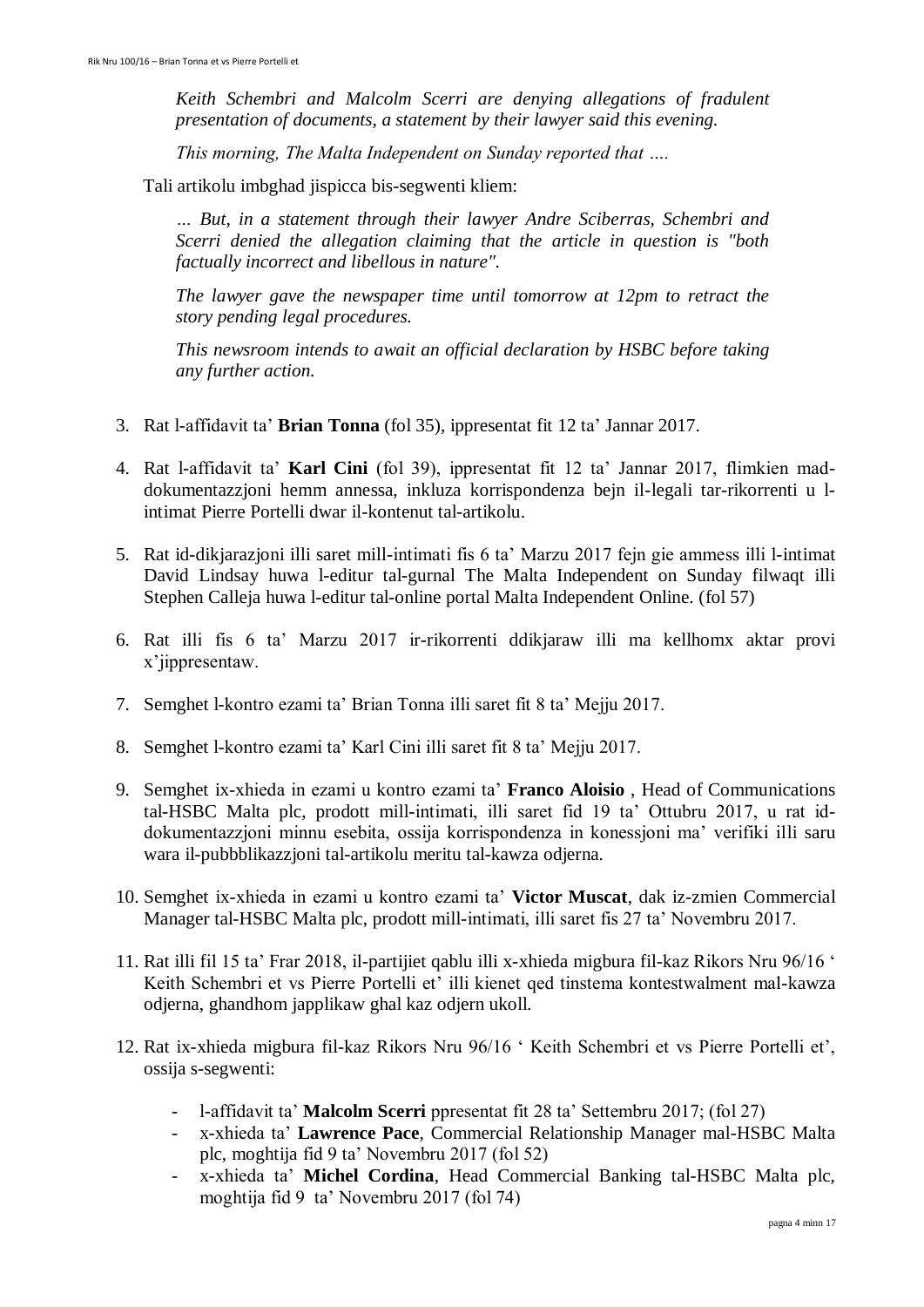- l-affidavit ta' **Keith Schembri** ppreentat fil 15 ta' Frar 2018 (fol 93)
- 13. Rat illi fil 15 ta' Frar 2018 l-intimati ddikjaraw illi ma kellhomx aktar provi x'jippresentaw.
- 14. Rat illi fl-10 ta' Mejju 2018 il-kawza giet differita ghat-trattazzjoni finali.
- 15. Semghet it-trattazzjoi tal-abbli difensuri tal-partijiet illi saret fit 18 ta' Gunju 2018, wara liema trattazzjoni l-kawza giet differita ghas-sentenza.

# **3. Konstatazzjonijiet fattwali.**

- 1. Jirrizulta, mill-provi presentati, illi l-intimat David Lindsay huwa l-editur ta' The Malta Independent on Sunday filwaqt illi Stephen Calleja huwa l-editur tal-Malta Independent Online'.
- 2. Jirrizulta illi fit-8 ta' Mejju 2016, fuq il-gurnal ta' nhar ta' Hadd, **The Malta Independent on Sunday**, u sussegwentement riprodotta verbatim fuq issit elettroniku ta' l-istess gazzetta, Malta Independent Online, ittellghet storja illi kienet taghmel referenza ghal storja ohra illi kienet ittellghet fuq is-sit elettroniku [www.daphnecaruanagalizia.com](http://www.daphnecaruanagalizia.com/) il-Gimgha ta' qabel, ossija 6 ta' Mejju 2016.
- 3. Jirrizulta illi l-bazi ta' dina l-istorja mtella l-ewwel darba il-Gimgha 6 ta' Mejju 2016 fuq issit elettroniku [www.daphnecaruanagalizia.com](http://www.daphnecaruanagalizia.com/) u eventwalment riprodotta fil-harga tal-Hadd tal-gurnal kienet l-pubblikazzjoni ta' hekk imsejjha "*Information Reports*' mahruga mill-HSBC fis-27 ta' Mejju 2013 a favur ta' Keith Allen Schembri u Malcom Scerri rispettivament, liema 'Information Reports' kienu mehtiega sabiex jikkonfermaw l-hekk imsejjah '*Character references*' ta' l-istess Keith Allen Schembri u Malcolm Scerri.
- 4. Jirrizulta, di fatti, illi ghalkemm inhargu dawna l-ittri fis 27 ta' Mejju 2013, jidher illi filqiegh ta' tali '*Information Reports*' kien hemm indikat illi dawna inhargu mill HSBC Bank Malta plc "*Attard Branch, 14, Mosta Road, Attard*", u dana minkejja il-fatt illi tali fergha kienet attwalment maghluqa u kienet ilha hekk ghal diversi xhur.
- 5. Jirrizulta illi tali zball wassal lill-gurnalista Daphne Caruana Galizia sabiex ittella artikolu fuq is-sit elettroniku taghha hekk kif kienet qed tikteb dwar kumpanniji illi allegatament kienu qed jinfethu fil British Virgin Islands, liema artikolu eventwalment wassal lillartikolist tal-artikolu meritu tal-kawza odjerna illi deher fis-sebgha pagna tal-gazzeta sabiex jiddikjara fil-bidu tal-artikolu li :

*HSBC Bank Malta is expected to launch an investigation into the possible fraudulent presentation of documents concerning OPM Chief of Staff Keith Schembri and Malcolm Scerri, the general manager of the company Mr Schembri owns, Kasco Ltd, sources have told this newsroom.*

6. Jirrizulta, mix-xhieda tal-Head of Communications tal-HSBC Malta plc, Franco Aloisio, (fol 106-107) illi dakinhar illi giet ppubblikata l-istorja fuq il-blog ta' Daphne Caruana Galizia, ossija il-Gimgha 6 ta' Mejju 2016, Pierre Portelli kien ghamel kuntatt minnufih ma' Franco Aloisio li, mill parti tieghu, gharrfu illi, ghalkemm ma setax jizvela u jitkellem dwar kwistjonijiet relatati ma' klijenti u klijentela tal-Bank, dwar l-awtenticita' tad-dokument illi kien qed jigu allegati bhala fraudolenti, '*prima facie*' kien jidher illi kien zball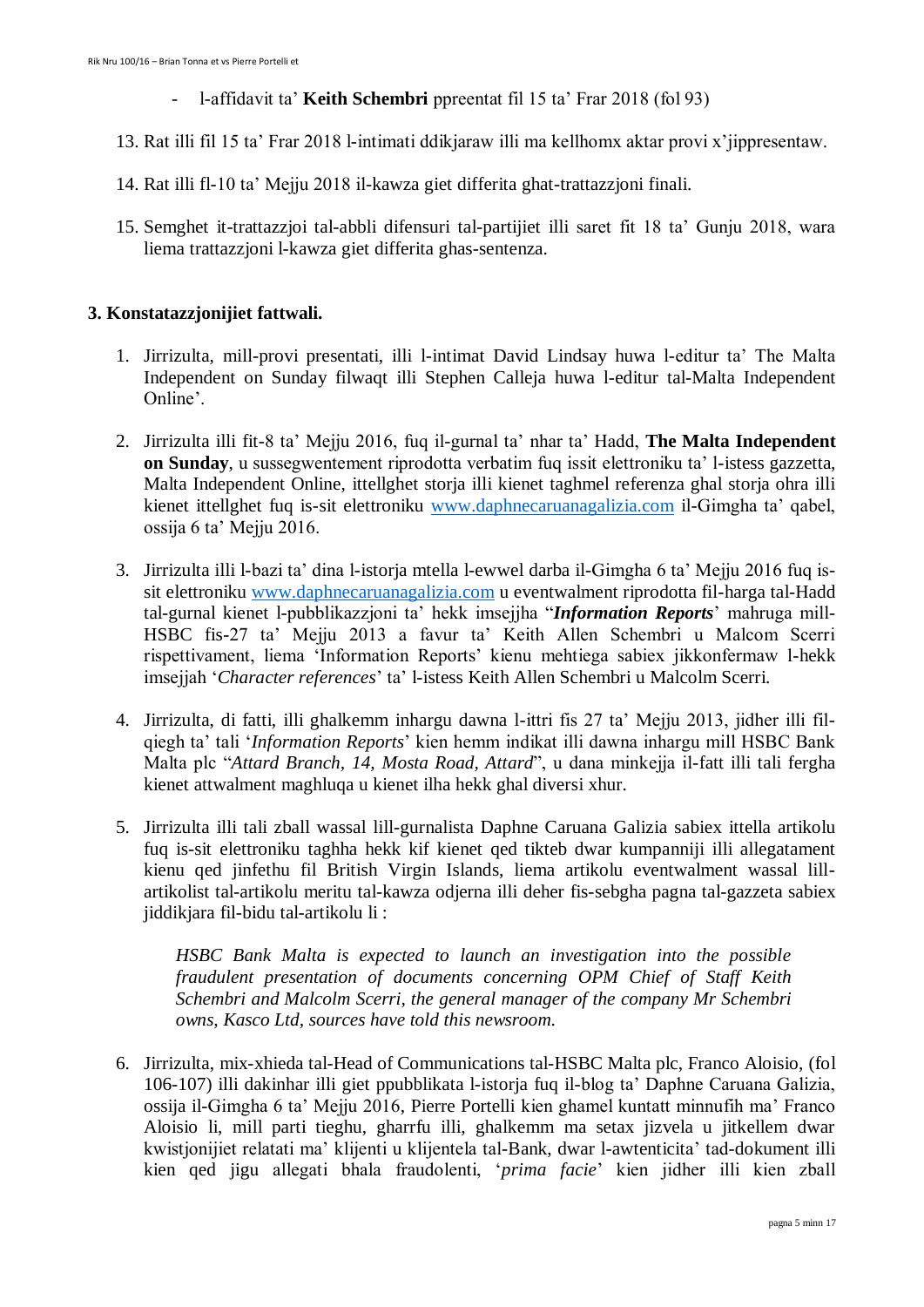amministrattiv izda l-Bank kien ser jaghmel l-istharrig necessarju malli jerggha jiftah ghaxxoghol, ossija t-Tnejn.

- 7. Jirrizulta, mix-xhieda tal-Head of Commercial Banking tal-HSBC Malta plc, Michel Cordina, illi l-Bank HSBC Malta plc, f'dak iz-zmien, kellha sistema illi kienet tipprovdi ghall hrug tal-hekk imsemjjha '*Information Reports*', illi jkunu mehtiega meta jkun hemm bzonn '*character references*' ma' terzi, liema sistema kienet tohrog tali rapport fuq *template*, liema *template* setghet tinhareg minn kwalsiasi fergha tal-bank inniffsu u dana billi tintghazel u tiddahhal minn '*drop down list'* illi kienet tipprovdi is-sistema komputerizzata tal-bank.
- 8. Jirrizulta illi l-ewwel fergha tal-bank illi kienet tidher f'tali template kienet dik ta' Attard, u s-sistema kienet disinjata b'mod illi awtomatikament, jekk wiehed ma jdahhalx fergha partikolari illi jrid jindika, tigi indikata illi tali rapport ikun inhareg mill-fergha tal-bank gewwa Attard, stante illi dina kienet l-ewwel fuq il-lista.
- 9. Jirrizulta, mix-xhieda ta' Lawrence Pace, illi kien il-Commercial Relations Manager responsabbli ghall-hrug ta' dawna z-zewgt '*Information Reports*' meritu tal-kawza odjerna u illi kien ir-Relationship Manager tal-kontijiet bankarji ghas-socjetajiet ta' Keith Schembri, illi kkonferma illi kien sar zball da' parte tieghu, hekk imsejjah '*administrative error*', fejn bi zvista kien naqas milli jindika l-fergha l-korretta, ossija tal-Head Office, minn fejn kienet qed jinhargu dawk l-'*Information Reports'*, bir-rizultat illi awtomatikament telghet l-fergha tal-bank gewwa Attard bhala l-fergha minn fejn inhargu tali ittri.
- 10. Jirrizulta illi, fuq wara korrispondenza ghal spjegazjoni tal-konsulent legali ta' Keith Schembri u Malcolm Scerri, rikorrent f'proceduri ohra, Michel Cordina, t-Tnejn 9 ta' Mejju 2016 kiteb lill-istess Scerri u kkonfermalu (Rik Nru 96/16 fol 45) s-segwenti dwar l- 'Information Reports', imsejjha "Report":

*The Bank confirms that the Report was legitimately issued on your request in terms of standing procedures.*

11. Jirrizulta wkoll illi l-Bank ghamel l-istharrig intern tieghu, kemm, skond Lawrence Pace, dakinhar illi hargat l-istorja fuq is-sit elettroniku www.daphnecaruanagalizia.com, ossija l-Gimgha 6 ta' Mejju 2016, kif ukoll it-Tnejn 9 ta' Mejju 2016 fejn, f'korrispondenza interna indirizzata lis-superjur tieghu Victor Muscat u mibghuta fit 08.03am tad 9 ta' Mejju 2016, stqarr is-segwenti: (fol 123)

*Regarding the bank address of the relative reports, at the time, the address of CMB here at Qormi was not automatic, but the first 'automatic' address was that of Attard. Hence the address. This was an oversight from my part that i did not check the bank address at the bottom of the report.*

- 12. Jirrizulta illi, fil-kaz ta' Keith Schembri u Malcolm Scerri, l-konsulent legali taghhom kiteb lill-intimati minnufih fid 19.15pm tat-8 ta' Mejju 2016 (Rik nru 96/16 fol 41) fejn talab "*retraction of libellous article*" u ppropona pubblikazzjoni ta' apologija.
- 13. Jirrizulta illi ftit hin wara, fit 20.14pm ta' dakinhar stess, l-intimat Pierre Portelli, illi kien jindika lilu nniffsu bhala 'Director Business & Content' sahaq illi l-artikolu "*never insituated that a probe has been launched and that the documents in question are fraudilent*" filwaqt illi sahaq illi kien ser jaghmel 'update' tal-istorja biex tinkludi c-cahda tal-klijenti tieghu, Schembri u Scerri, u kien dispost jaghmel 'updates' ulterjuri biex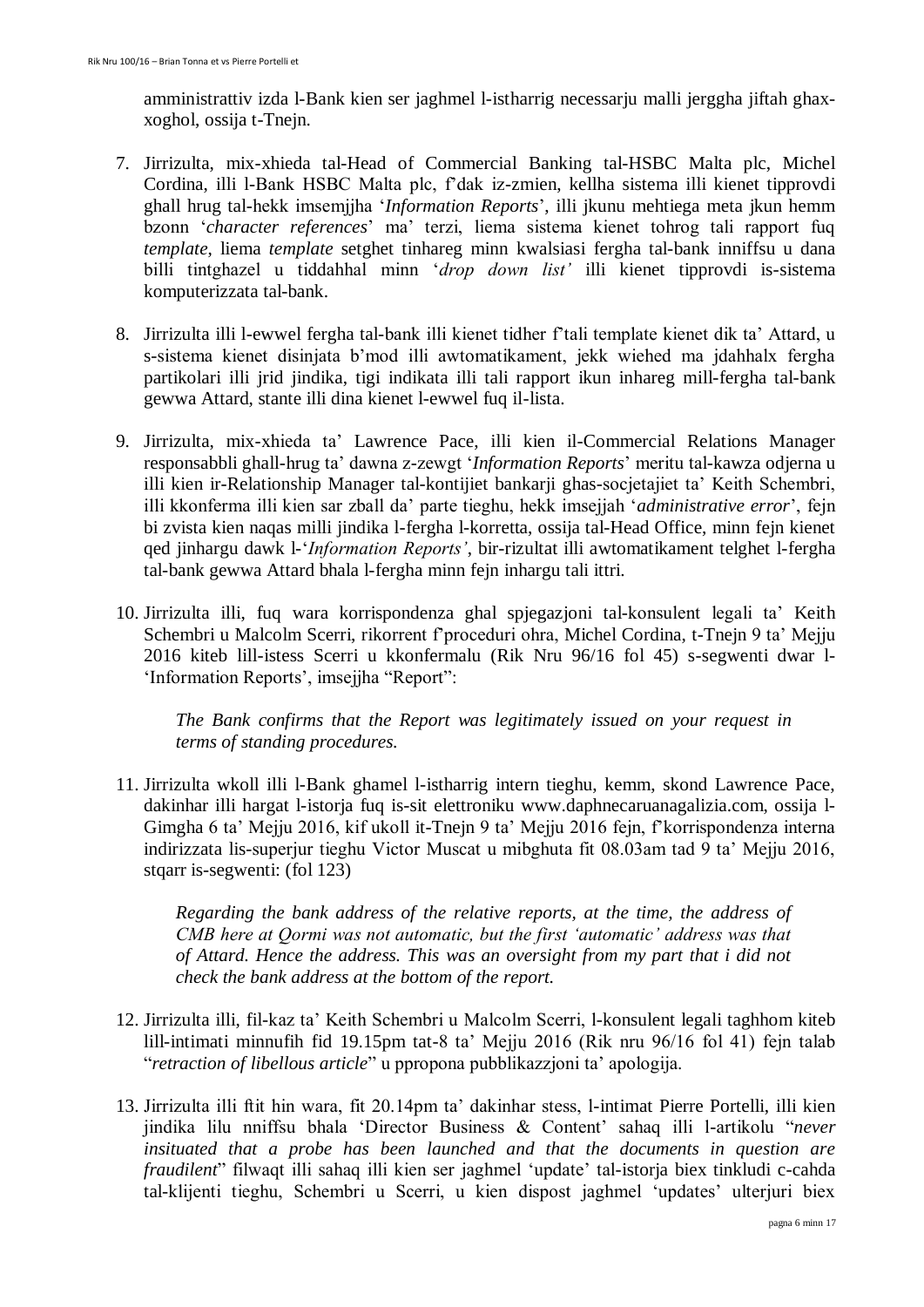jikkjarifika l-ahbar f'kaz illi jinghata lilu tali dokumentazzjoni, jew mill-Bank jew millklijenti tieghu. (Rik Nru 96/16 – fol 42)

- 14. Jirrizulta illi Brian Tonna u Karl Cini, tramite il-konsulent legali taghhom, kitbu lill-intimati fl-10 ta' Mejju fejn gharrfuhom illi jekk dak mitlub ma kienx ser jigi irtitrat b'apologijia sa dakinhar stess fl-14.00pm, huma kienu ser jipprocedu, ghal liema ittra l-intimat Pierre Portelli irrisponda billi qal li "*TMI never referred to the documents as fraudulent but reported the allegation of such considering the details provided on the stationery*" filwaqt illi sahaq illi c-cahda ta' Tonna u Cini kienet ser tigi rappurtata. Portelli sahaq ukoll illi "*In the meantime the paper cannot apologise as yet, not until the bank or your clients show us the original documents. A retration of the article cannot be made due to the fact that this is now an xhibit in the libel cases filed against us by your clients.*"
- 15. Jirrizulta illi Keith Schembri u Malcolm Scerri intavolaw l-azzjoni taghhom fit-9 ta' Mejju 2010 filwaqt illi Brian Tonna u Karl Cini intavolaw l-azzjoni taghhom fl-10 ta' Mejju 2016.
- 16. Jirrizulta illi nelfrattemp, fuq is-sit elettroniku tal-gazzetta, ossija Malta Independent Online, persuni, kemm facilment identifikabbli kif ukoll anonimi, bdew jghaddu varji kummenti dwar tali storja fil-blog illi hija pprovduta mill-amministraturi ta' l-istess Malta Indendent Online taht l-istess storja, fejn varji individwi bdew jghaddu kummenti u asserzjonijiet filkonfront tar-rikorrenti Brian Tonna u Karl Cini, kif ukoll id-ditta taghhom Nexia BT, liema kummenti gew kollha ppubblikati fuq is-sit mill-amministratur ta' tali pagna.
- 17. Jirrizulta illi fost il-hafna kummenti u asserzjonijiet illi gew miktuba minn varji persuni u permessi mill-amministratur tas-sit Malta Independent Online, ir-rikorrenti identifikaw issegwenti kummenti bhala lesivi fil-konfront taghhom:

#### *Jan Farrugia*

*But Nexia BT have not challeged Daphne's allegation of a fraudulent, faked document in the shap of an HSBC letterhead. It is Nexia BT which is in the dock here, not CashCow people. Nexia BT faked the document FOR them, so of course they are denying any fraud,, but Nexia BT are silent about the issue. ...*

#### *J Sammut*

*Keith Schembri and Malcolm Scerri, are not the persons who should be denying fraud but Karl Cini who signed the authenticity of the said documents on behalf of Nexia BT.*

*Joseph Lawrence Maybe they should investigate Karl Cini?*

*....*

# *Jan Farrugia*

*Forging a document is criminal. If this allegation is proven, the perpetrator's place is in prison while losing their professional status and warrant to practise it.*

#### *J Vella*

*Nexia BT, Brian Tonna and karl Cini should be stripped of their professional warrants and licences. All of them including Schembri should be investigated by the Police and MFSA.*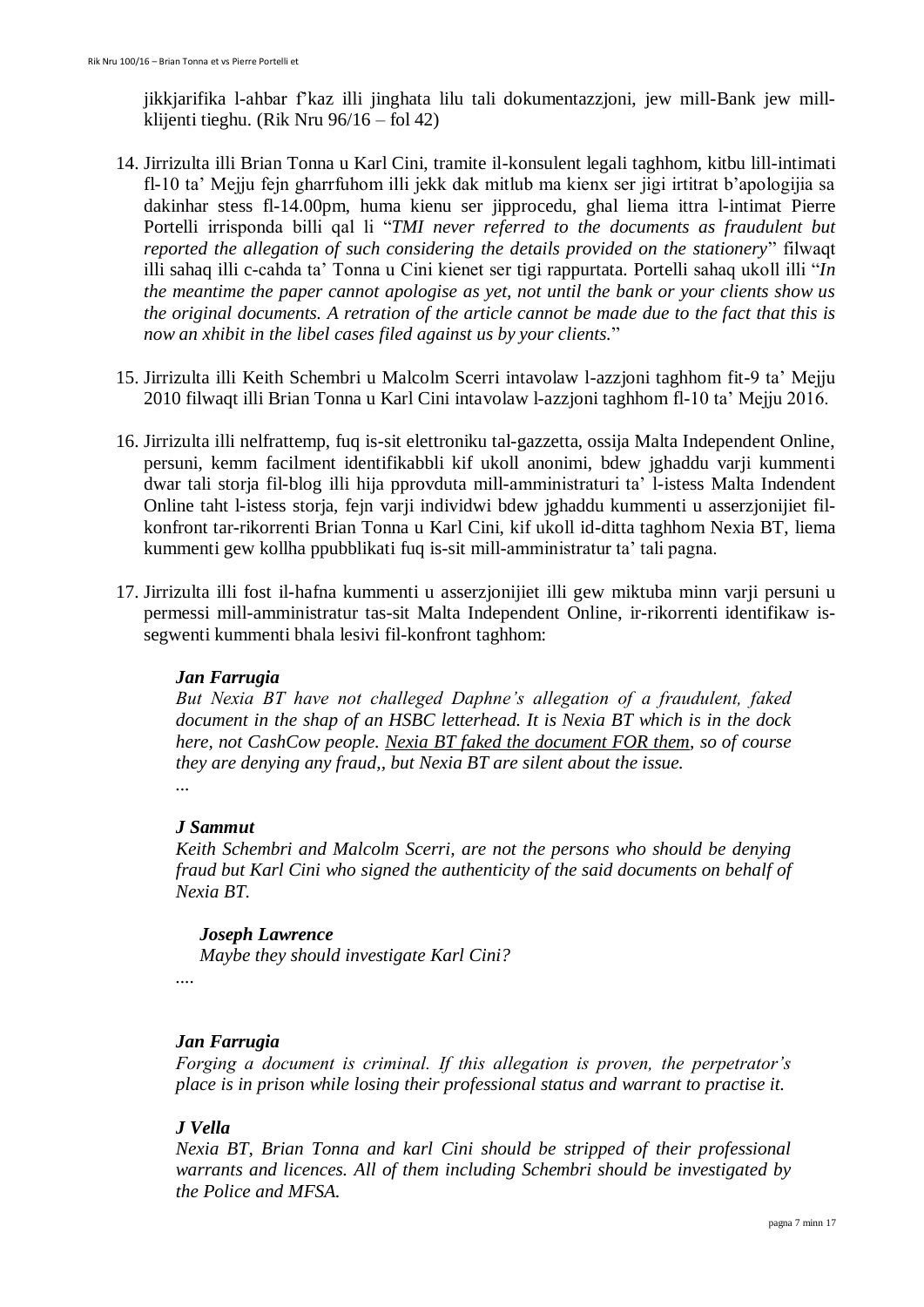18. Jirrizulta illi, eventwalment, fil-11 ta' Mejju 2016, fuq is-sit Malta Independent Online (fol 46) u l-ghada, 12 ta' Mejju 2016, fuq il-gazzetta The Malta Malta Independent daily \*Rik Nru 96/16 – fol 48) ttellghet storja intitolata "*HSBC 2013 documents on Keith Schembri and Malcolm Scerri authentic, not fraudulent*", liema storja kienet tghid is-segwenti: (fol 46)

*Following several attempts by The Malta Indeendent and other media outlets to establish whether HSBC 2013 documents found in the Panama Papers, pertaining to the Prime Minister's Chief of Staff Keith Schembri and his business associate Malcolm Scerri, are authentic or fraudulent, the bank has finally come out stating that these are authentic.*

*Citing and 'administrative error', HSBC took full responsibility of the mater, confirming that what Mr Schembri and Mr Scerri said on Sunday via their lawyer is true.*

*The Malta Independent on Sunday followed up a story originally published by journalist Daphne Caruana Galizia on her personal blog in which she noted that HSBC documents in her possession, that featured in the Panama Papers, shod that such documents were issued in 2013 under the bank's Attard Branch stationer when the branch had been closed in 2012.*

*This newsroom followed up the claims with sources within the bank that suggested that the bank couldn't ignore such an allegation and that it is normal that an internal inquiry would be under way.*

*Following a story in The Malta Independent on Sunday under the heading 'HSBC investigation expected into alleged fraudulent documents vouching for Keith Schembri and Malcolm Scerri' the bank would not reply to questions sent by this newsroom citing 'customer privacy' as its main reason.*

*However, HSBC today issued the following statement vouching for Mr Schembri and Mr Scerri: "HSBC Bank Malta notes the continued interest in whether correspondence from the bank's Attard branch was issued after the branch closed. The bank confirms that certain letters were issued containing the address of Attard branch after its closure due to an administrative error within the bank's correspondence system and templates. HSBC reiterates that it does not comment publicly on individual customer accounts and relationships."*

*In the meantime, Mr Schembri and Mr Scerri sued The Malta Independent for libel over its story that an investigation by HSBC was expected. By its statement HSBC confirmed The Malta Independent's story that an internal investigation was conducted, which ultimately led to the above statement.*

*HSBC issued a letter to Mr Schembri, which he circulated earlier today, confirming that the 2013 'Attard Branch' documents where authentic and not fraudulent.*

*This newsroom is now satisfied that in this matter no wrongdoing can be attributed to Mr Keith Schembri and Mr Malcolm Scerri, or their financial consultants Nexia BT. The newsroom acted in good faith and probed the issue until it was finally cleared by HSBC in its statement today.*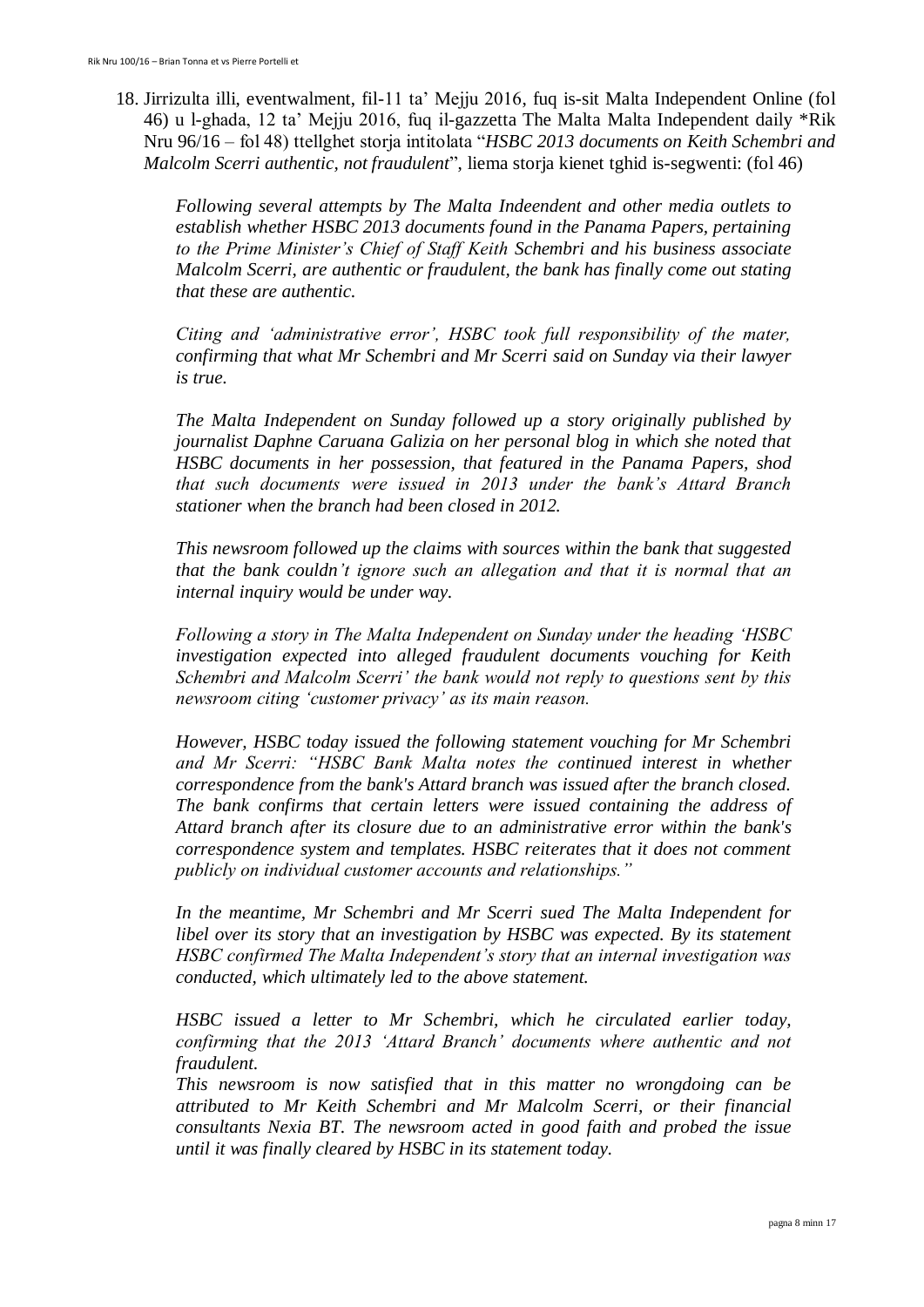*In a statement issued after the HSBC declaration, Mr Schembri said this confirmed that there is "nothing untoward or suspicious in the bank reference the bank had issued to me in May 2013.*

*"It is now all too clear that the whole saga is nothing but one of a very long list of fabrications and lies, in my regard intended solely to harm my reputation and by extension that of the Government. I do not expect better from certain bloggers, but the complicity by certain respected media institutions is unacceptable and a bane to democratic standards and well being of this country."*

19. Jirrizulta illi l-artikoli kollha fuq ikkowtati ghadhom accessibbli fuq is-sit elettoniku w uhud mill-kummenti illi saru minn varji persuni, inkluz dawk indikati bhala lesivi fil-konfront tarrikorrenti, ghadhom jidhru filwaqt illi ohrajn gew imhassra mill-amministraturi waqt il-mori tal-kawza.

#### **4. Konsiderazzjoni legali**

- 1. Jirrizulta illi l-azzjoni odjerna mibdija mir-rikorrenti, filwaqt illi tirrigwarda l-artikolu ppubblikat, tibaza ruhha aktar fuq il-kummenti illi certi persuni ghazlu illi jaghmlu fil-blog post illi kien hemm taht l-artikolu inniffsu.
- 2. Jirrizulta illi d-difiza ta' l-intimati huma principalment tlieta, ossija:
	- illi Pierre Portelli ghandu jigi liberat mill-osservanza tal-gudizzju ghax mhux leditur
	- illi l-artikoli kienu wiehed li kellu jitqies bhala fair comment
	- illi l-kummenti li saru ma kienux libelluzi u kellhom jirrispondu ghalihom min kitibhom
- 3. Jirrizulta illi jkun ghalhekk opportun illi l-Qorti, qabel ma taghmel il-onsiderazzjonijiet u konkluzjonijet taghha, taghmel referenza ghal xi kaziztika lokali u estera kif ukoll tghalim fil-kamp tal libelli illi jistghu jkunu ta' assistenza u konfort ghal dina l-Qorti.
- 4. Jirrizulta illi, dwar id-difiza ta' *fair comment*, **Gatley on Libel and Slander** jghid issegwenti,:

*To succeed in a defence of fair comment the defendant must show that the words are comment, and not a statement of fact. He must also show that there is a basis of fact for the comment, contained or referred to in the matter complained of. Finally, he must show that the comment is on a matter of public interest, one which has expressly or implicitly put before the public for judgment or is otherwise a matter with which the public has a legitimate concern. If, however, the plaintiff can show that the comment was not made honestly or was actuated by malice, he will defeat the plea.*

- 5. Jirrizulta illi huwa fatt maghruf li d-"difiza" tal-"fair comment" dejjem kienet intiza sabiex tohloq bilanc bejn id-dritt tal-liberta' ta' l-espressjoni u dritt li hu daqstant importanti, ossija dak li individwu jipprotegi r-reputazzjoni tajba tieghu.
- 6. Di fatti, kif inghad minn Lord Justice Scott fil- kawza **Lyon v. Daily Telegraph**: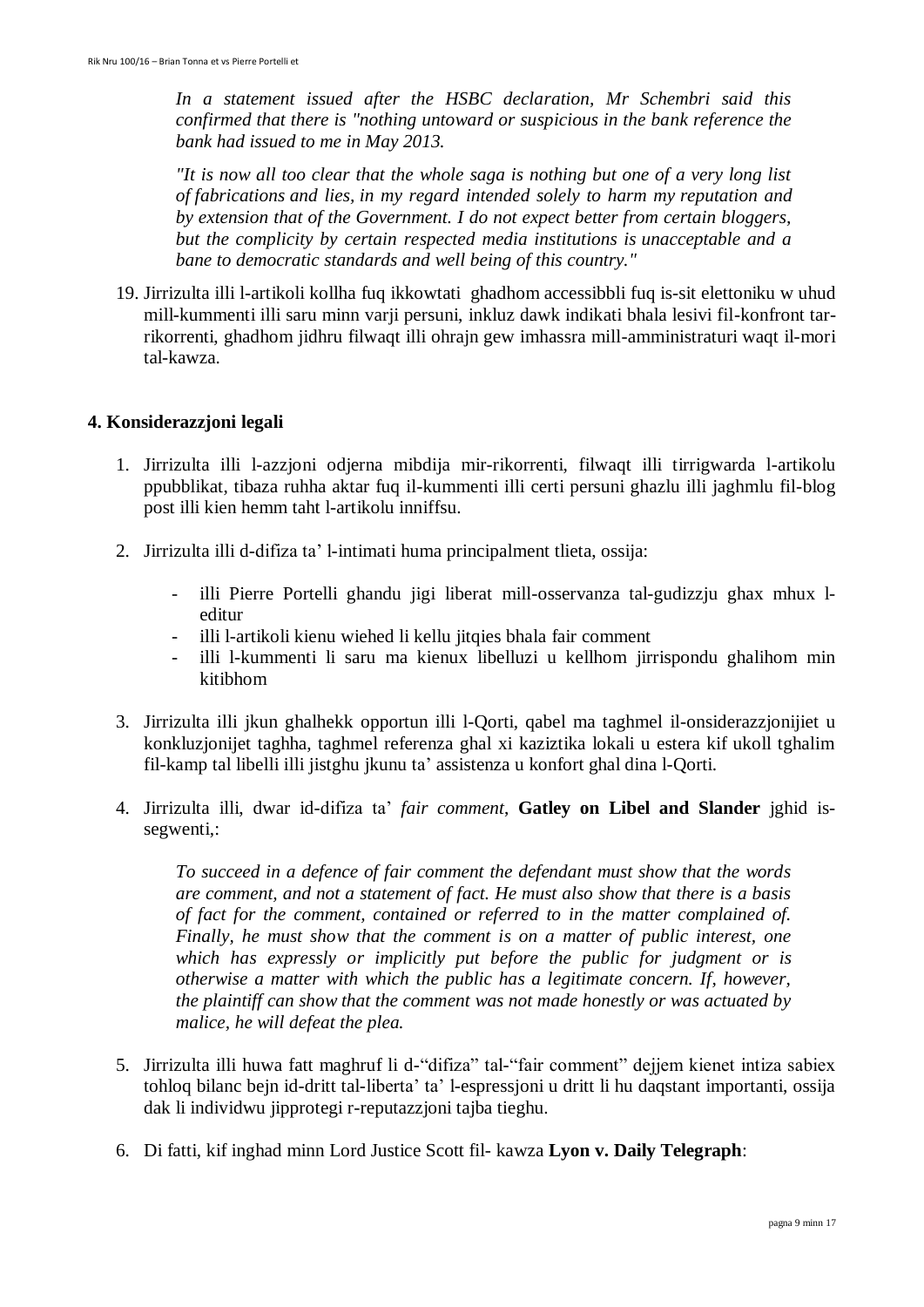*The right of fair comment is one of the fundamental rights of free speech and writing which are so dear to the British nation, and it is of vital importance to the rule of law on which we depend for our personal freedom.*

# 7. Fil-kawza **Dr Louis Galea vs Etienne St John u Felix Agius** deciza fit 30 ta' April 2015, intqal illi:

dwar *l-aspett tad-difiża tal-kumment gust ilu żmien jinghad mill-Orati taghna li,* biex id-difiża tal-kumment gust tkun tghodd, jehtieg li min jistrieh fuqha jsehhlu *juri li a l-kumment kien imsejjes fuq fatt li jkun issemma fil-pubblikazzjoni li minnha jitressaq l-ilment; (b) il-fatt imsemmi jrid ikun sostanzjalment minnu; (c) il-kumment irid jintwera li jkun gustifikabbli jew misthoqq; (d) il-kumment irid ikun tali li jikkwalifika bhala kritika u mhux żeblih, tghajjir jew insolenza; u (e) irid jag ti l-fehma onesta tal-kummentatur u li l-pubblikazzjoni ta' dik il-fehma*  ma saritx b'hażen jew bil-hsieb preciż li jwegga' lil dak li jkun.

Tali taghlim huwa anke rifless f'gurisprudenza estera u, di fatti, fil-kawza **Spiller vs Joseph** deciza mill-Qorti tal-Appell Ingliza fl 1 ta' Dicembru 2010, Lord Phillips ghamel issegwenti konsiderazzjonijiet meta wiehed iqis id-difiza ta' 'fair comment':

*A subsidiary but important issue was what it was that a defendant had to prove in order to establish the defence of fair comment. Counsel for the plaintiff submitted that the defendant had to establish that: (i) the words complained of were comment; (ii) the comment was on facts; (iii) the facts commented on constituted a matter of public interest; (iv) the comment was objectively "fair"; that is the comment was one that was capable of being honestly founded on the facts to which it related, albeit by someone who was prejudiced and obstinate; (v) the comment represented the defendant's honest opinion. If he discharged all these burdens, the defence could none the less be defeated by proof of malice on the part of the defendant, but the onus of proving malice lay on the plaintiff. Both the Court of Appeal and the House of Lords held that there was no burden on the defendant to establish the fifth element. The defendant's honesty was assumed unless the plaintiff could disprove it by establishing malice.*

8. Finalment, dwar il-kuncett ta' 'value judgment', il-Qorti Ewropeja ghad-Drittijiet tal-Bniedem, fil-kawza **Jerusalem vs Austria** (2003) EHRR 567,para 43, tghid is-segwenti:

*… even where a statement amounts to a value judgment, the proportionality of an interference may depend on whether there exists a sufficient factual basis for the impugned statement, since even a value judgment may be excessive if it has no factual basis to support it ."*

- 9. Jirrizulta car, ghalhekk, mill-provi fuq imressqa, illi hemm sabiex id-difiza ta' 'fair comment' u 'value judgment' tirnexxi, irid jigi ppruvat illi dak allegat huwa bbazat fuq fatti sostanzjalment veri.
- 10. Jirrizulta illi l-intimati jikkontendu ukoll illi huma ma humiex responsabbli ghall-kitba ta' terzi.
- 11. Jirrizulta illi f'decizjoni moghtija mill-Grand Chamber tal-Qorti Europea ghad-Drittijiet tal-Bniedem fl-ismijiet **Delfi AS vs Estonia** fis 16 ta' Gunju 2015 dik il-Qorti ikkunsidrat difiza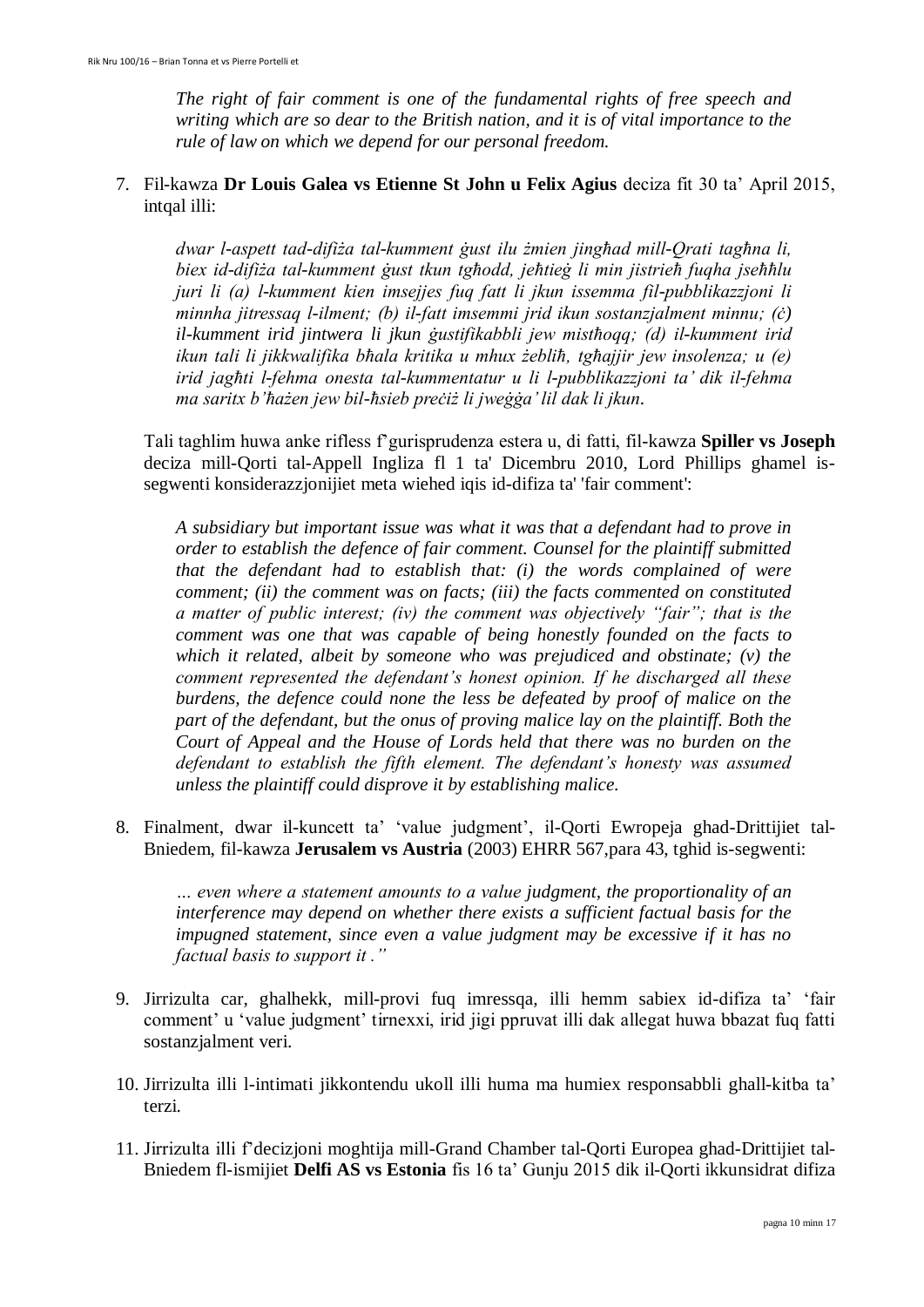simili imressqa mis-socjeta Delfi, li tiggestixxi sit ta' internet fejn jidhru stejjer u jsiru lkummenti dwarhom, u fejn din il-Qorti qalet is-segwenti:

*The Court notes at the outset that user-generated expressive activity on the*  Internet provides an unprecedented platform for the exercise of freedom of *expression. That is undisputed and has been recognised by the Court on previous occasions (see Ahmet Yıldırım v. Turkey, no. 3111/10, § 48, ECHR 2012, and Times Newspapers Ltd (nos. 1 and 2) v. the United Kingdom, nos. 3002/03 and 23676/03, § 27, ECHR 2009). However, alongside these benefits, certain dangers may also arise. Defamatory and other types of clearly unlawful speech, including hate speech and speech inciting violence, can be disseminated like never before, worldwide, in a matter of seconds, and sometimes remain persistently available online.*

#### 12. Tkompli tghid l-istess Qorti:

*… because of the nature of Internet media, it cannot reasonably be required of a portal operator to edit comments before publishing them in the same manner as applies for a printed media publication. While the publisher [of a printed media publication] is, through editing, the initiator of the publication of a comment, on the Internet portal the initiator of publication is the writer of the comment, who makes it accessible to the general public through the portal.*

13. Ghalhekk, il-Qorti tikkontendi illi

*…. because of the particular nature of the Internet, the "duties and responsibilities" that are to be conferred on an Internet news portal for the purposes of Article 10 may differ to some degree from those of a traditional publisher, as regards third- party content.*

#### 14. Madanakollu, il-Qorti tasal ghall-konkluzjoni illi

*The Court accordingly finds that, as a professional publisher, the applicant company should have been familiar with the legislation and case-law, and could also have sought legal advice …. the Court considers that the applicant company was in a position to assess the risks related to its activities and that it must have been able to foresee, to a reasonable degree, the consequences which these could entail.* 

#### 15. L-istess Qorti tghaddi biex taghmel is-segwenti osservazzjoni

*"…. the Court has emphasised the essential function the press fulfils in a democratic society. Although the press must not overstep certain bounds, particularly as regards the reputation and rights of others and the need to prevent the disclosure of confidential information, its duty is nevertheless to impart – in a manner consistent with its obligations and responsibilities – information and ideas on all matters of public interest (see Jersild v. Denmark, 23 September 1994, § 31, Series A no. 298; De Haes and Gijsels v. Belgium, 24 February 1997, § 37, Reports 1997I; and Bladet Tromsø and Stensaas v. Norway [GC], no. 21980/93, § 58, ECHR 1999III). Journalistic freedom also covers possible recourse to a degree of exaggeration, or even provocation (see Prager and Oberschlick v. Austria, 26 April 1995, § 38, Series A no. 313, and Bladet Tromsø*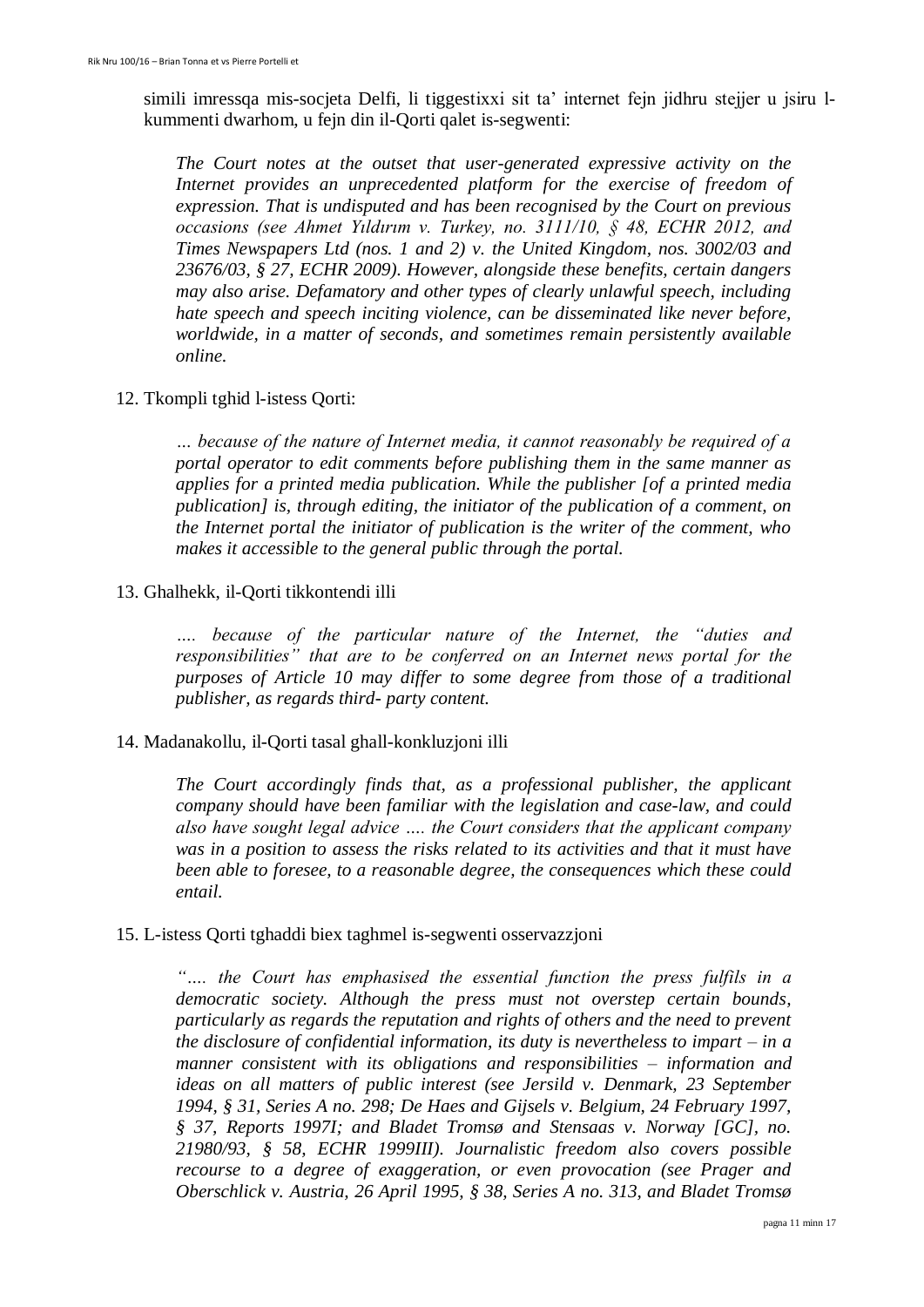*and Stensaas, cited above, § 59). The limits of permissible criticism are narrower in relation to a private citizen than in relation to politicians or governments (see, for example, Castells v. Spain, 23 April 1992, § 46, Series A no. 236; Incal v. Turkey, 9 June 1998, § 54, Reports 1998IV; and Tammer v. Estonia, no. 41205/98, § 62, ECHR 2001I).*

*133. Moreover, the Court has previously held that in the light of its accessibility and its capacity to store and communicate vast amounts of information, the Internet plays an important role in enhancing the public's access to news and facilitating the dissemination of information in general (see Ahmet Yildirim, cited above, § 48, and Times Newspapers Ltd, cited above, § 27). At the same time, the risk of harm posed by content and communications on the Internet to the exercise and enjoyment of human rights and freedoms, particularly the right to respect for private life, is certainly higher than that posed by the press (see Editorial Board of Pravoye Delo and Shtekel, cited above, § 63).*

*134. In considering the "duties and responsibilities" of a journalist, the potential impact of the medium concerned is an important factor and it is commonly acknowledged that the audiovisual media often have a much more immediate and powerful effect than the print media (see Purcell and Others v. Ireland, no. 15404/89, Commission decision of 16 April 1991, Decisions and Reports 70, p. 262). The methods of objective and balanced reporting may vary considerably, depending among other things on the media in question (see Jersild, cited above, § 31).*

16. Eventwalment, dwar id-difiza mressqa minn Delphi illi hija ma hijex responsabbli ghallkummenti ta' terzi, bhalma del resto tghid l-intimata, il-Grand Chamber taghmel is-segwenti konkluzjoni:

*Based on the concrete assessment of the above aspects, taking into account the reasoning of the Supreme Court in the present case, in particular the extreme nature of the comments in question, the fact that the comments were posted in reaction to an article published by the applicant company on its professionally managed news portal run on a commercial basis, the insufficiency of the measures taken by the applicant company to remove without delay after publication comments amounting to hate speech and speech inciting violence and to ensure a realistic prospect of the authors of such comments being held liable, and the moderate sanction imposed on the applicant company, the Court finds that the domestic courts' imposition of liability on the applicant company was*  based on relevant and sufficient grounds, having regard to the margin of *appreciation afforded to the respondent State. Therefore, the measure did not constitute a disproportionate restriction on the applicant company's right to freedom of expression.*

17. Jirrizulta car illi s-sentenza fuq citata hija cara bizzejjed biex jigi dikjarat illi, ghalkemm amministratur ta' sit elettroniku ghandu responsabbiltajiet ftit differenti minn dik ta' editor ta'gazzetta stampata, stante illi editur ta' gazzetta stampata jista jara l-kummenti qabel ma jigu ppubblikati filwaqt illi amministratur ta' sit elettroniku jista jara il-kummenti biss la darba jidhru fuq is-sit tieghu, l-obbligi w responsabbiltajiet ta' l-amministratur isiru bhal dawn ta' editur ta' gazzetta stampata la darba il-kumment ikun stampat u jkun accessibbli ghall-kummenti ta' terzi. Di fatti, f'tali stadju, f'kaz illi jitqieghed xi kumment illi, b'xi mod, jista jitqies bhala offensiv jew malafamanti fil-konfront ta' terzi, l-amministratur ghandu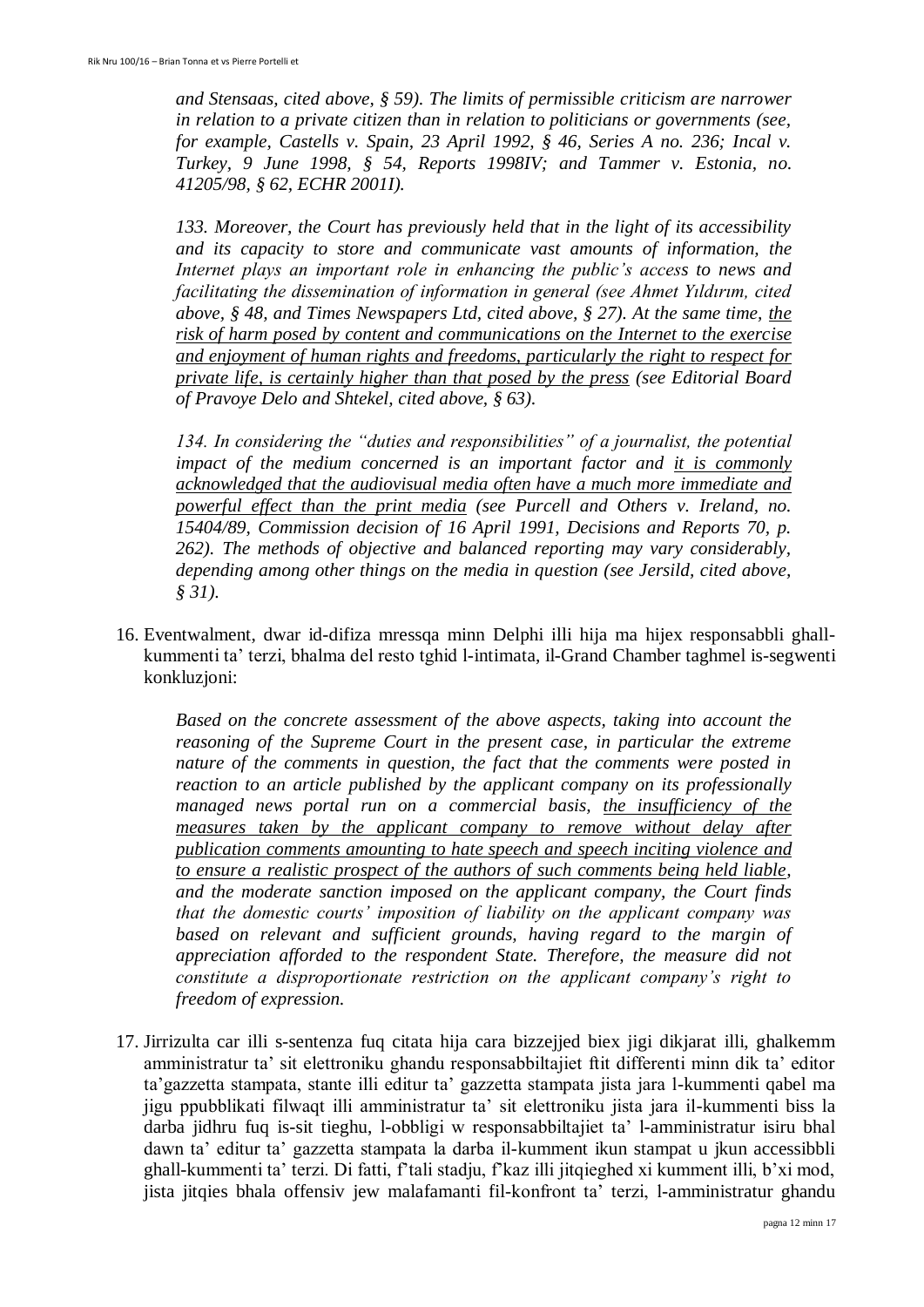jiehu l-passi kollha mehtiega sabiex inehhi tali kummenti minn fuq tali sit, sabiex il-hsara tigi minimizzata. F'kaz illi tali azzjoni ma ssehx, ir-responsabbilta' ta' l-amministratur tiehu xejra differenti u l-amministratur ikun qieghed jqis il-kummenti ta' terzi bhala kummenti tieghu u ghalhekk ghandu jitqies responsabli ghal tali kummenti daqslikieku ghamilhom hu.

18. Jirrizulta illi lokalment, f'kwistjoni simili hafna ghal dik meritu tal-kawza odjerna, ossija ilkawza **Nutar Mark Sammut vs Daphne Caruana Galizia**, deciza mill-Qorti tal-Appell (Sede Inferjuri) fid 9 ta' Jannar 2008, dik il-Qorti, wara illi qieset il-gurisprudenza Ewropeja, fosthom dik fuq imsemmija, taghmel is-segwenti osservazzjonijiet dwar illiberta' ta' l-espressjoni u l-limitazzjonijet taghha:

*Sa fejn hu maghruf ma jezisti ebda provvediment f' ebda ligi, kompriza l-Konvenzjoni Ewropeja, u l-ebda kazistika ta' dehen li tikkondona, taht l-iskuzanti ta' certu stil jew kitba, l-uzu, imqar b' cajta, minn xi artikolist, anke ta' kalibru, ta' kliem jew espressjonijiet offensivi sempliciment in omagg ghal manifestazzjoni libera tal-hsieb. Dan aktar u aktar fejn, bhal f' dan il-kaz, l-informazzjoni divulgata tal- fatt ut sic tinsab akkompanjata minn informazzjonijiet ohra kkummentati, bla ebda utilita` ghall-ahjar komprensjoni ta' l-informazzjoni jekk mhux biex tinferixxi b' mod ripunjanti fuq il-karattru ta' l-appellat, u l-ghazliet tal-prestazzjonijiet professjonali tieghu lil certu partit politiku.*

19. Dik il-Qorti tkompli biex tikkwota l-Gatley "**On Libel and Slander**" fejn jghid:

*"It is immaterial whether the imputation is conveyed by words of assertion or suggestion, or by words used in a declarative or interrogative form. A defendant is liable for insinuation as well as for explicit statement, for insinuation may be as defamatory as direct assertion and even more mischievous. The tendency and effect of the language, not its form, is the criterion. A defendant cannot defame and escape the consequences by any dexterity of style".*

# **5. Konsiderazzjoniijet konklussivi fuq il-fatti**

- 1. Jirrizulta, mill-provi prodotti, illi l-artikolist fil-gurnal **The Malta Independent**, li ghazel illi ma jidentifikax ruhu fl-artikolu illi gie ppubblikat fil-harga tal-Hadd 8 ta' Mejju 2016, ghazel illi jaghmel tieghu storja illi kienet dehret fuq il-blog tal-gurnalista Daphne Caruana Galizia ftit jiem qabel, li kopja taghha qatt ma giet ppresentata fl-atti ta' dina l-kawza, u filwaqt illi ghamel tieghu assersjonjiet gia maghmulha fuq tali blog, u dan meta ntqal illi intuzaw "*alleged fraudulent documents vouching for Keith Schembri and Malcolm Scerri*", sahaq illi l-bank HSBC "*is expected to launch an investigation into the possible fraudulent presentation of documents concerning OPM Chief of Staff Keith Schembri and Malcolm Scerri, the general managed of the company Mr Schembri owns, Kasco Ltd, sources have told this newsroom.*"
- 2. Jirrizulta, mill-provi prodotti, illi ghalkemm l-artikolist ma identifikax ruhu fl-artikolu per se, Pierre Portelli kien il-persuna illi attwalment ghamel kuntatt mal-Head of Communication tal-HSBC, ossija Franco Aloisio, dakinhar stess illi harget l-istorja fuq is-sit [www.daphnecaruanagalizia.com,](http://www.daphnecaruanagalizia.com/) sabiex jinvestiga l-allegazzjonijiet ulterjorment u kien hu attwalment il-persuna illi kienet giet mghoddija l-informazzjoni illi kien ser isir stharrig intern fl-HSBC dwar l-allegazzjonijiet illi saru – dana huwa dak illi eventwalment gie rrappurtat fl-ewwel paragrafu tal-artikolu meritu tal-kawza odjerna – ghalhekk Pierre Portelli ghandu jerfa responsabbilta' wkoll.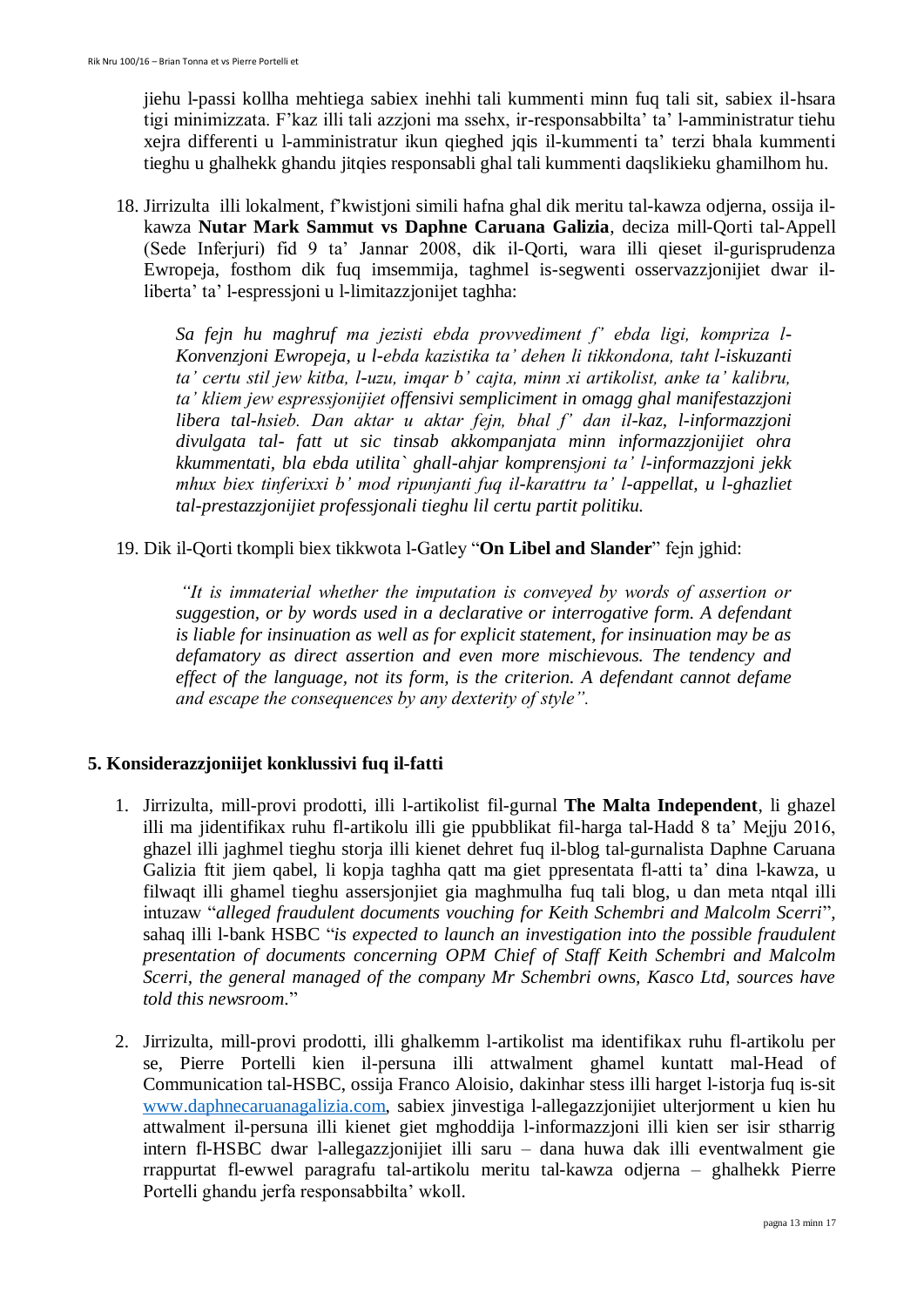- 3. Jirrizulta wkoll, mix-xhieda ta' Franco Aloisio, illi l-istess Pierre Portelli gie mgharraf ukoll illi '*prima facie*' kien jidher illi dana kien zball amministrattivu allura ma kien hemm xejn fraudolenti f'dawk ir-rapporti – dana konvenjentement ma ssemmiex mill-artikolist fl-artiklu meritu tal-kawza odjerna.
- 4. Jirrizulta wkoll illi ghalkemm l-intimati kienu a korrent tal-fatt illi '*prima facie*' l-hrug talittra bl-indirizz ta' Attard kien zball amministrattiv tal-Bank, Pierre Portelli, meta kkuntattjat mill-konsulent legali ta' Brian Tonna u Karl Cini, fl-10 ta' Mejju 2018 (fol 44) kif ukoll meta kkuntattjat precendentement mill-konsulent legali ta' Keith Schembri u Malcolm Scerri fit 8 ta' Mejju 2016 fil-ghaxija, irrisponda illi ma saru ebda allegazzjonijiet filkonfront tar-rikorrenti u sahaq illi la darba r-rikorrenti ma kienux cahdu l-istorja illi dehert fuq is-sit elettroniku [www.daphnecaruanagalizia.com,](http://www.daphnecaruanagalizia.com/) l-istejjer ma setghux jitnehhew izda gharraf li malli l-Bank jghaddilhom informazjoni, huma jiehdu hsieb jirrapportawha.
- 5. Jirrizulta illi fir-risposta lill-konsulent legali ta' Tonna u Cini, Portelli jghid "*You (sic) version of the facts that such could be the result of wrong stationery on behalf of the bank is indeed revealing. This will surely feature in our story highlighting your clients' denial*" (fol 44)
- 6. Jirrizulta illi tali indikazzjoni illi huwa ma kienx jaf dwar zball fil-hrug tal-'*letter head*' tal-Bank ma tihdirx ili hija korrobrata minn dak illi xehed r-rappresentant tal-Bank, fejn dana qal illi il-Gimgha 6 ta' Mejju 2016, kkuntattjat minn Pierre Portelli, huwa kien gharrfu illi 'prima facie' kien hemm zball amministrattiv.
- 7. Jirrizulta illi Pierre Portellli ghazel illi qatt ma jixhed fil-proceduri odjerni, u ghalhekk il-Qorti ikollha tistrieh fuq il-verzjonijiet tal-fatti kif stabbiliti fix-xhieda ta' Franco Aloisio fejn sahaq illi huwa kien gharraf lill Pierre Portelli minnufih lli dana probabbilment kien 'zball amministrattiv'.
- 8. Jirrizulta illi dana il-fatt, illi certament kien ta' interess pubbliku u kien ta' interess kbir lillqarrejja tal-gurnal u tas-sit elettroniku, konvenjentement gie skartat u mhux imdahhal flartikolu meritu tal-kawza odjerna, u ssemma biss l-ewwel darba fl-artikolu illi deher fil 11 ta' Mejju 2016, u dana wara illi r-rikorrenti kienu talbu apologija w Pierre Portelli kien irrifjuta illi johrogha.

# **6. Konsiderazzjonijiet konklussivi fuq id-danni u responsabbilta'**

1. Jirrizulta illi tul il-proceduri odjerni, ir-rikorrenti, permezz tal-affidavits taghhom, sahqu listess haga, ossija s-segwenti:

*… l-agir irresponsabbli tal-intimati kien gida kkawzalna hsara kbira. Il-gideb filkonfront taghna, flimkien mal-ispekulazzjonijiet tal-intimati u tal-qarrejja taghhom kienu diga saru. Id-dikjarazzjonijiet malafamanti u foloz fil-konfront taghna, inkluzi l-kummenti tal-qarrejja, ghadhom online u accessibbli ghal kullhadd sal-gurnata ta' llum.*

2. Jirrizulta wkoll illi, a differenza ta' dak illi jikkontendu l-intimati, partikolarment filkorrispondenza illi skambjaw mar-rikorrenti qabel ma nbdew il-proceduri odjerni, il-fatt illi l-intimati ghazlu illi jippubblikaw, kwazi '*in toto*', l-kontenut tal-artikolu li kien ittella fuq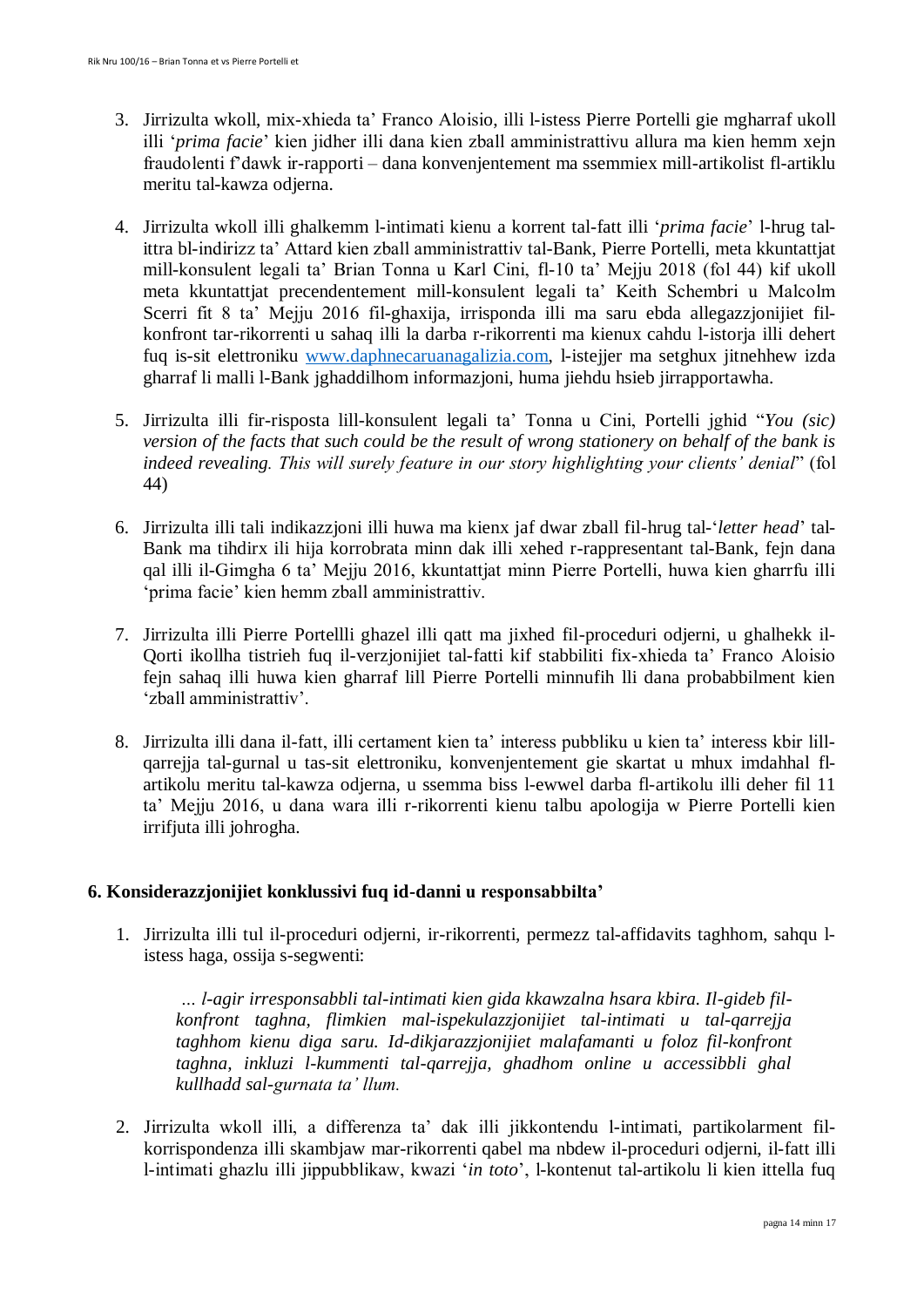is-sit tal-gurnalista Daphne Caruana Galizia ftit jiem qabel fisser illi kienu qed jaghmlu bhala taghhom dak minnha allegat.

- 3. L-intimati setghu facilment jirristringu l-artikolu taghhom ghall-ewwel paragrafu ta' l-istorja innifisha, li attwalment kienet l-unika "*investigazzjoni*" illi ghamel l-artikolist qabel ma rriproduca l-istorja illi kienet gia pubblikata ftit jiem qabel – dana ma ghamluhx.
- 4. Jirrizulta illi minflok, l-artikolist ghazel illi jenfasizza, kemm fit-titolu tal-artikolu kif ukoll fl-ewwel paragrafu tal-artikolu inniffsu, illi kienet ser issir "*investigation*" da parte tal-bank HSBC fuq dak illi l-artikolist ddeskriva bhala "*alleged fraudulent documents vouching for Keith Schembri and Malcolm Scerri*".
- 5. Jirrizulta car illi l-intenzjoni tal-artikolist meta ppubblika tali storja ma kienetx sabiex jgharraf lill-qarrejja bi storja li jista jkollha interess pubbliku, izda attwalment kienet sabiex tirriafferma l-allegazzjonijiet gia maghmulha illi Keith Schembri u Malcom Scerri uzaw dokumentazzjoni falsifikati sabiex jifthu kumpanniji barra minn Malta, u implikaw lirrikorrenti Brian Tonna u Karl Cini, kif ukoll il-kumpannija taghhom Nexia BT – dana johrog car mill-fatt illi, kif jistqarr Franco Aloisio, Pierre Portelli kien mgharraf illi kien jidher li dan kollu kien kaz ta' 'zball amministrattiv', izda tali dettall gie totalment ommess mill-artikolist fl-artikolu meritu tal-kawza odjerna u ssemma biss tlett ijiem wara, meta lhsara li r-rikorrenti jilmentaw dwaru kienet gia saret.
- 6. Jirrizulta wkoll illi, ghalkemm l-artikolu per se ma jaghmilx referenza ghar-rikorrenti b'isimhom, l-intenzjoni sabiex taghmel allegazzjonijiet illijolqtu ukoll lir-rikorrenti hija ben ippruvata mill-kummenti illi thallew jaghmlu terzi persuni taht l-artikolu illi deher online, liema kummenti juru bic-car illi l-messagg illi inghata lill-pubbliku kien li r-rikorrenti w ilkumpannija taghhom Nexia BT kienu involti f'attivita illegali u kriminali ta' falsifikazzjoni ta' dokumentazzjoni tal-bank, u dana sabiex jottjenu vantagg huma, ossija jifthu kumpanniji barra minn Malta – l-intimati kienu f'kull posizzjoni illi jipprodibixxu jew jillimitaw ilkummenti illi saru minn terzi dwar dak allegat minnhom fl-artikolu, imma huma ghazlu illi jhallu lill-kullhadd jghaddi l-kummenti taghhom, inkluz kummenti illi ma jistghux ma jiqtiesux bhala minnhom innifishom libelluzi jew malafamanti fil-konfront tar-rikorrenti peress illi jattribwixxu azzjoni kriminali da' parte tar-rikorrenti, liema kummenti minnhom infushom jippruvaw il-hsara illi kkawzaw l-intimati bil-pubblikazzjoni tal-artikolu meritu tal-kawza odjerna minghand ma ghaddew l-informazzjoni **kollha** illi huma kellhom filpussess taghhom.
- 7. Jirrizulta, minn gurisprudenza tal-Qorti Ewropeja ghad-Drittijiet tal-Bniedem, illi ghalkemm l-intimati jishqu illi min ghamel il-kummenti ghandu jinzamm responsabbli ta' dak illi ntqal, huwa car li l-fatt li l-amminstratur tas-sit the Malta Independent Online ippermetta illi jsiru kummenti u allegazzjonijiet fil-konfront tar-rikorrenti hija sufficjenti sabiex jinzammu responsabbli taghhom ukoll.
- 8. Il-Qorti thoss illi r-responsabbilta' ta' l-intimati, fil-kaz odjern ma huwiex dovut minhabba il-kontenut tal-artikolu per se', fejn ma jsirux allegazzjonjiet daqstant malafamanti filkonfront tar-rikorrenti, izda huwa rizultat tal-fatt illi hallew u ppermettew lill-persuni, uhud sahansitra mhux facilment identifikabbli, jaghmlu kummmenti libelluzi u malafamanti filkonfront tar-rikorrenti minghajr ma dawna gew b'xi mod kkontrollati jew censurati qabel ilpubblikazzjoni, liema kummenti, mill-qari taghhom, kienu intizi unikament biex jaghmlu hsara lir-rikorrenti.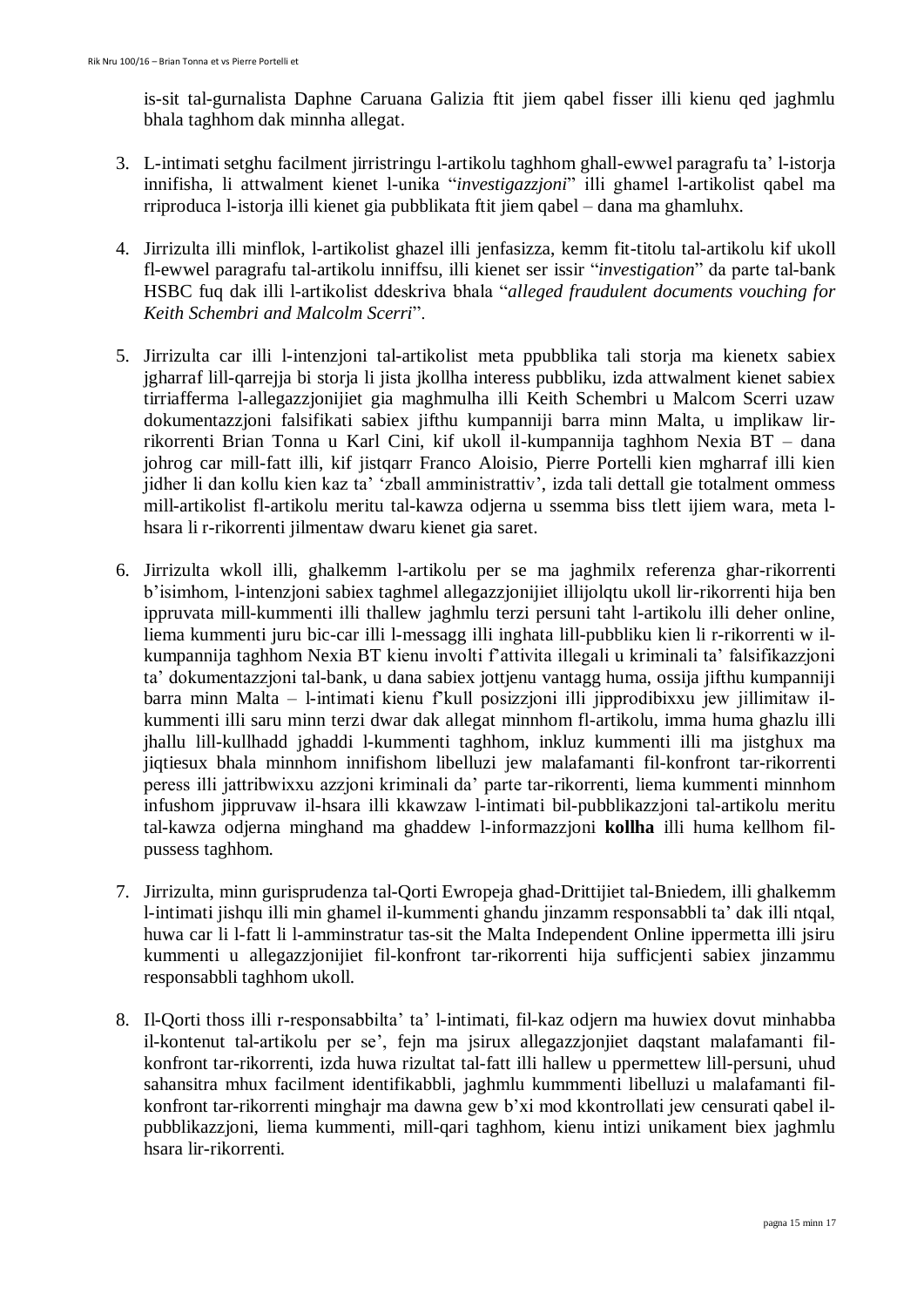- 9. Il-Qorti tosserva illi kien ikun ferm ahjar kieku l-intimati, flok ma qajjmu difiza illi ma kienux responsabbli ghall-kummenti ta' terzi, hadu hsieb illi jidentifikaw lill min kiteb ilkummenti li tqiesu bhala libelluzi u malafamanti mir-rikorrenti u talbu illi tali persuni jigu kjamati in kawza biex jirrispondu ghal eghmilhom, u dana peress illi kien ikun hekk biss illi, b'mod limitat, jillimitaw r-responsabbiltajiet taghhom u jghadduhom fuq min attwalment ghazel illi jaghmel il-kummenti tieghu, mill-kumdita' tad-dar tieghu, wara il-paraventu tassistema informatika illi biddlet ir-realta tad-dinja kollha kif konna nafuha.
- 10. Il-Qorti tosserva illi wasal iz-zmien illi kull min jghaddi kwalsiasi tip ta' kumment dispreggjattiv fuq il-mezzi socjali ikun facilment rintraccjabbli u, kif jghidu l-inglizi, "*put to task*" ghal dak illi jkun ghazel illi jikteb u jxandar ma' kullhadd u jinzammew responsabbli ghal-hsara kbira illi tkun qieghda ssir lill min ikun qed isofri minn l-effetti talallegazzjonijiet fil-konfront ta' tali persuni f'kaz illi jigi ppruvat illi huma inveritjeri.
- 11. Il-Qorti ma tistax ma tesprimix it-thassib serju taghha dwar l-uzu hazin u malizzjuz talkummenti illi bdew jigu riprodotti wara l-artikoli illi jigu ppubblikati fuq il-gazzetti online, bhalma gara fil-kaz odjern, u dana peress illi tali uzu hazin u malizzjuz qieghed jimmina lkuncett baziku tal-liberta' tal-espressjoni, stante illi, filwaqt li kullhadd ghandu jkollu lliberta' illi jesprimi l-hsibijiet tieghu, hadd ma ghandu d-dritt illi jiggudika persuni u jallega fatti li jigu eventwalment ippruvati bhala inveritjeri minghajr ma eventwalment jigi punit f'kaz illi tali allegazzjonijet huma foloz.
- 12. Il-Qorti tosserva ukoll illi ghalkemm l-intimati jikkontendu illi huma ma ghandhomx jinzammew responsabbli tal-kummenti illi saru minn terzi, tali responsabbilta tibqa tinkombi fuqhom sakemm jibqu jippermettu illi jsiru kummenti libelluzi u malafamanti fil-konfront ta' terzi minn fuq is-sit taghhom, li l-intimati ghazlu illi jaghmlu accessibbli ghal kulhadd bhala mezz ta' xandir tal-hsibijiet ta' kull min ghandu interess, b'impunita' u sakemm lintimati jibqu joffru tali pjattaforma lill dawna l-persuni illi persistement jaghmlu akkuzi minghajr ma jerfghu responsabbilta' ghalihom u jibqu jippermettulhom jikkummentaw b'impunita, l-intimati ser jibqu responsabbli ghal dak illi jsir fuq is-sit taghhom. Del resto, kif qalet il-Qorti tal-Appell (Sede Inferjuri) fis-sentenza '**Sylvana Debono vs Alexander Farrugia**', deciza fis-27 ta' Jannar, 2016 u li dina l-Qorti ssib konfort fiha u taghmilha bhala taghha.

*Id-dritt tal-liberta tal-espressjoni m'huwiex licenzja biex thammeg ir-reputazzjoni ta' haddiehor u mbaghad tipprova tistahba wara dan id- dritt.*

# **7. Konkluzjoni**

Il-Qorti,

Wara illi rat il-provi kollha prodotta quddiemha, u wara illi semghet it-trattazzjoni ta' l-abbli difensuri taz-zewgt partijiet

Tghaddi biex taqta u tiddeciedi l-kaz billi

**Tichad** l-eccezzjonijiet kollha ta' l-intimati,

**Tilqa** it-talbiet attrici, u ghalhekk, filwaqt illi

**Tiddikjara** illi l-artikli intitolati (a) "**Panama Papers: HSBC investigation expected into alleged fraudulent documents vouching for Keith Schembri and Malcolm Scerri**" ippublikat fil-gurnal